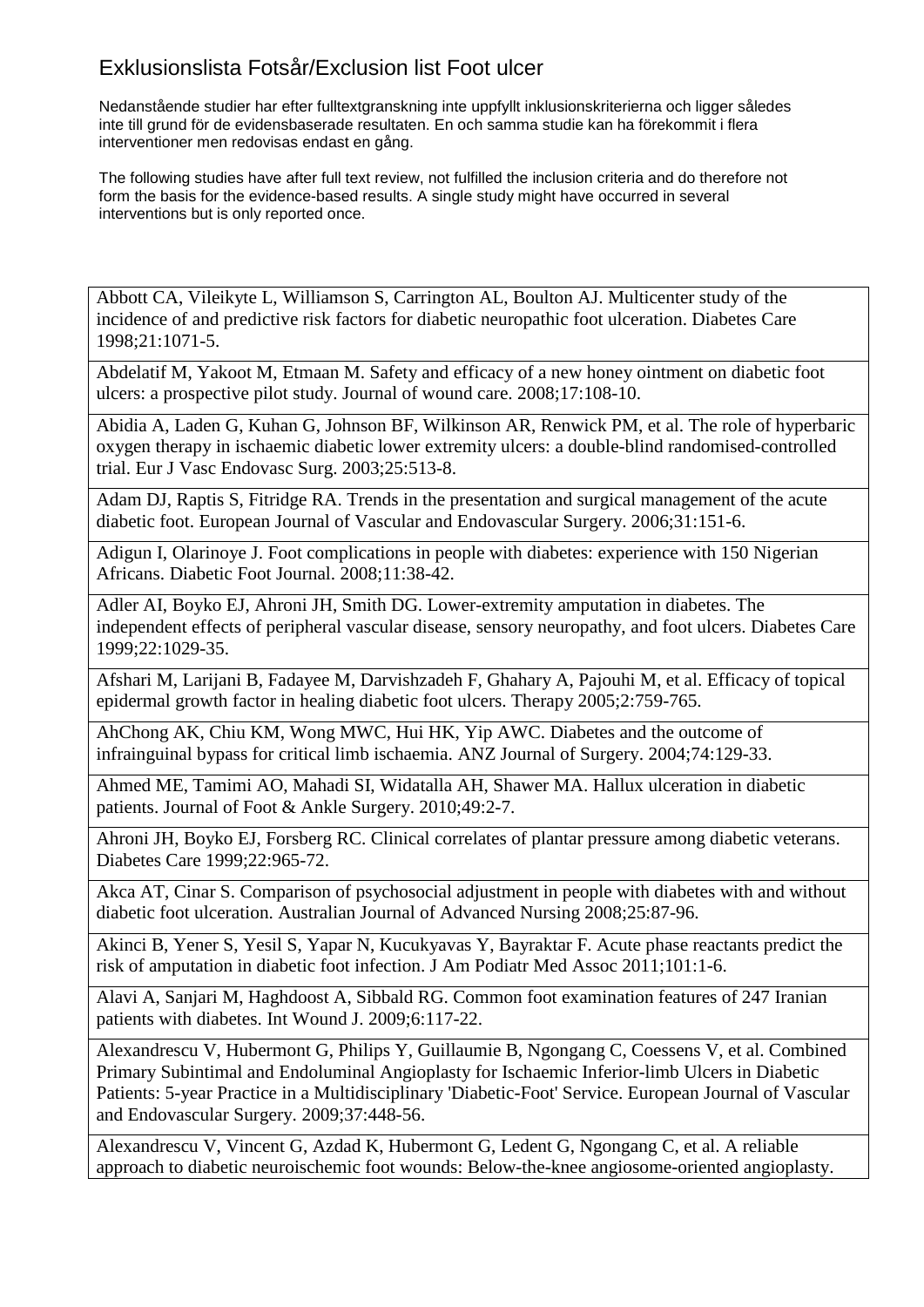Nedanstående studier har efter fulltextgranskning inte uppfyllt inklusionskriterierna och ligger således inte till grund för de evidensbaserade resultaten. En och samma studie kan ha förekommit i flera interventioner men redovisas endast en gång.

The following studies have after full text review, not fulfilled the inclusion criteria and do therefore not form the basis for the evidence-based results. A single study might have occurred in several interventions but is only reported once.

Journal of Endovascular Therapy. 2011;18:376-87

Ali SM, Basit A, Sheikh T, Mumtaz S, Hydrie MZ. Diabetic foot ulcer--a prospective study. J Pak Med Assoc. 2001;51:78-81.

Al-Salamah SM. General surgical problems encountered in the Hajj pilgrims. Saudi Medical Journal. 2005;26:1055-7.

Altindas M, Kilic A, Cinar C, Bingol UA, Ozturk G. The epidemiology of foot wounds in patients with diabetes: a description of 600 consecutive patients in Turkey. J Foot Ankle Surg. 2011;50:146-52.

Alvarez O, Patel M, Rogers R, Booker J. Effect of non-contact normothermic wound therapy on the healing of diabetic neuropathic foot ulcers. J Tissue Viability. 2006;16:8-11.

Apelqvist J, Agardh CD. The association between clinical risk factors and outcome of diabetic foot ulcers. Diabetes Res Clin Pract. 1992;18:43-53.

Apelqvist J, Armstrong DG, Lavery LA, Boulton AJ. Resource utilization and economic costs of care based on a randomized trial of vacuum-assisted closure therapy in the treatment of diabetic foot wounds. Am J Surg 2008;195:782-8.

Apelqvist J, Elgzyri T, Larsson J, Lndahl M, Nyberg P, Thrne J. Factors related to outcome of neuroischemic/ischemic foot ulcer in diabetic patients. Journal of Vascular Surgery 2011;53:1582- 1588.e2.

Apelqvist J, Larsson J, Agardh CD. Long-term prognosis for diabetic patients with foot ulcers. J Intern Med. 1993;233:485-91.

Aragon-Sanchez FJ, Cabrera-Galvan JJ, Quintana-Marrero Y, Hernandez-Herrero MJ, Lazaro-Martinez JL, Garcia-Morales E, et al. Outcomes of surgical treatment of diabetic foot osteomyelitis: A series of 185 patients with histopathological confirmation of bone involvement. Diabetologia 2008;51:1962-1970.

Aragon-Sanchez J, Hernandez-Herrero MJ, Lazaro-Martinez JL, Quintana-Marrero Y, Maynar-Moliner M, Rabellino M, et al. In-hospital complications and mortality following major lower extremity amputations in a series of predominantly diabetic patients. International Journal of Lower Extremity Wounds. 2010;9:16-23.

Aragon-Sanchez J, Lazaro-Martinez JL, Quintana-Marrero Y, Hernandez-Herrero MJ, Garcia-Morales E, Cabrera-Galvan JJ, et al. Are diabetic foot ulcers complicated by MRSA osteomyelitis associated with worse prognosis? Outcomes of a surgical series. Diabetic Medicine. 2009;26:552-5.

Aragon-Sanchez J, Quintana-Marrero Y, Lazaro-Martinez JL, Hernandez-Herrero MJ, Garcia-Morales E, Beneit-Montesinos JV, et al. Necrotizing soft-tissue infections in the feet of patients with diabetes: Outcome of surgical treatment and factors associated with limb loss and mortality. International Journal of Lower Extremity Wounds. 2009;8:141-6.

Armstrong DG, Holtz-Neiderer K, Wendel C, Mohler MJ, Kimbriel HR, Lavery LA. Skin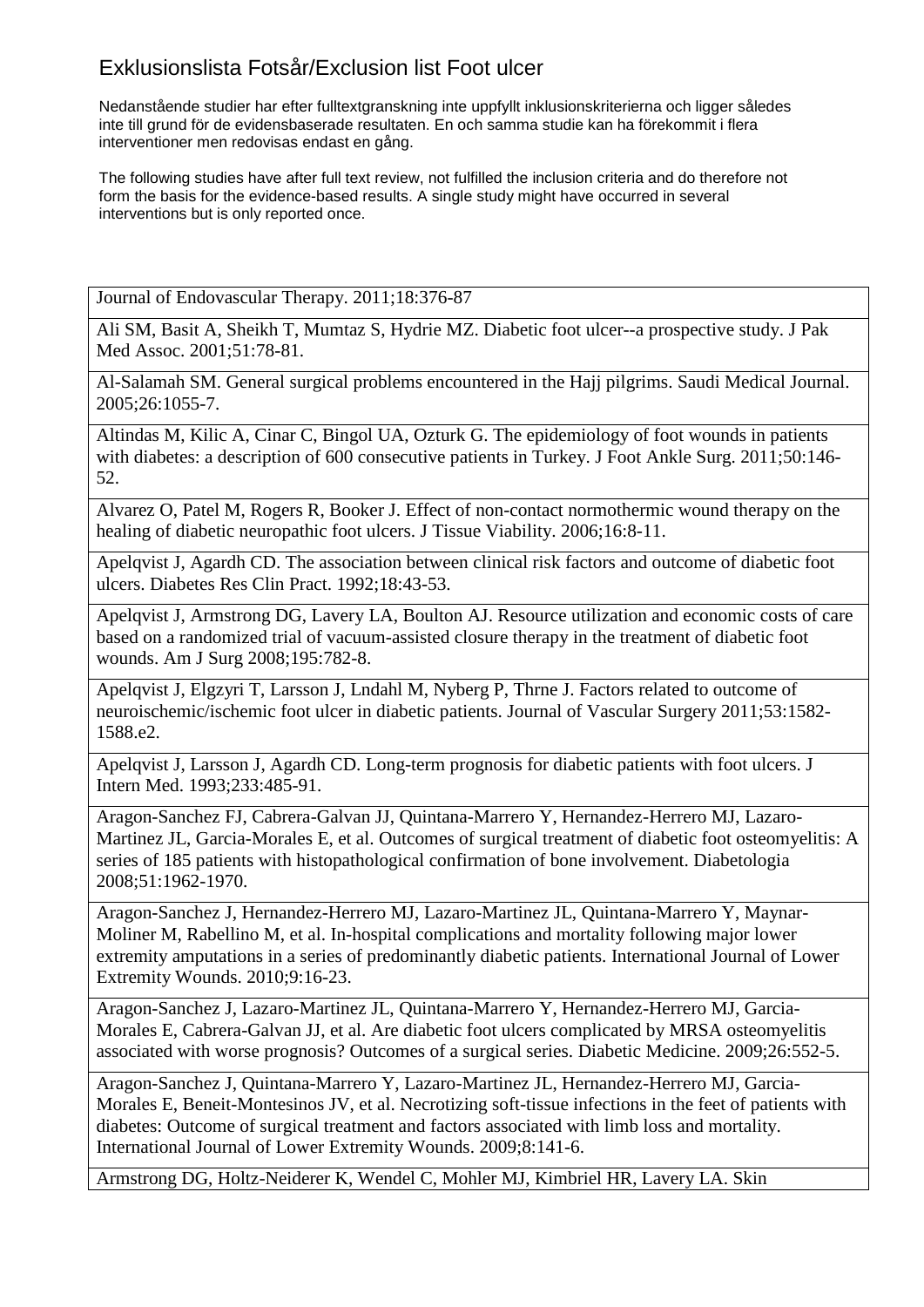Nedanstående studier har efter fulltextgranskning inte uppfyllt inklusionskriterierna och ligger således inte till grund för de evidensbaserade resultaten. En och samma studie kan ha förekommit i flera interventioner men redovisas endast en gång.

The following studies have after full text review, not fulfilled the inclusion criteria and do therefore not form the basis for the evidence-based results. A single study might have occurred in several interventions but is only reported once.

temperature monitoring reduces the risk for diabetic foot ulceration in high-risk patients. Am J Med. 2007;120:1042-6.

Armstrong DG, Lavery LA, Boulton AJ. Negative pressure wound therapy via vacuum-assisted closure following partial foot amputation: What is the role of wound chronicity? Int Wound J 2007;4:79-86+48.

Armstrong DG, Lavery LA, Frykberg RG, Wu SC, Boulton AJ. Validation of a diabetic foot surgery classification. Int Wound J. 2006;3:240-6+199.

Armstrong DG, Lavery LA, Harkless LB. Validation of a diabetic wound classification system: The contribution of depth, infection, and ischemia to risk of amputation. Diabetes Care 1998;21:855-859.

Armstrong DG, Lavery LA, Holtz-Neiderer K, Mohler MJ, Wendel CS, Nixon BP, et al. Variability in activity may precede diabetic foot ulceration. Diabetes Care. 2004;27:1980-4.

Armstrong DG, Lavery LA, Stern S, Harkless LB. Is prophylactic diabetic foot surgery dangerous? Journal of Foot and Ankle Surgery. 1996;35:585-9.

Armstrong DG, Lavery LA, Wunderlich RP, Boulton AJ. 2003 William J. Stickel Silver Award. Skin temperatures as a one-time screening tool do not predict future diabetic foot complications. J Am Podiatr Med Assoc. 2003;93:443-7.

Armstrong DG, Lavery LA. Negative pressure wound therapy after partial diabetic foot amputation: A multicentre, randomised controlled trial. Lancet. 2005;366:1704-10.

Armstrong DG, Marston WA, Reyzelman AM, Kirsner RS. Comparative effectiveness of mechanically and electrically powered negative pressure wound therapy devices: a multicenter randomized controlled trial. Wound Repair Regen 2012;20:332-41.

Armstrong DG, Salas P, Short B, Martin BR, Kimbriel HR, Nixon BP, et al. Maggot therapy in "lower-extremity hospice" wound care: fewer amputations and more antibiotic-free days. J Am Podiatr Med Assoc. 2005;95:254-7.

Asumanu E, Ametepi R, Koney CT. Audit of diabetic soft tissue infection and foot disease in Accra. West Afr J Med. 2010;29:86-90.

Baharoon S, Almodaimeg H, Al W, Al J, Alenazi T, Al S, et al. Home intravenous antibiotics in a tertiary care hospital in Saudi Arabia. Annals of Saudi Medicine. 2011;31:457-61.

Baker DM, Lamerton AJ. Operative lumbar sympathectomy for severe lower limb ischaemia: Still a valuable treatment option. Annals of the Royal College of Surgeons of England. 1994;76:50-3.

Banerjee M, Wheatland V, Humphreys J, Vice P. Photobiomodulation therapy for diabetic foot ulcers. Diabetic Foot Journal. 2009;12:2.

Bansal E, Garg A, Bhatia S, Attri AK, Chander J. Spectrum of microbial flora in diabetic foot ulcers. Indian J Pathol Microbiol. 2008;51:204-8.

Barbern J, Granizo JJ, Aguilar L, Alguacil R, Sainz F, Menndez MA, et al. Predictive model of short-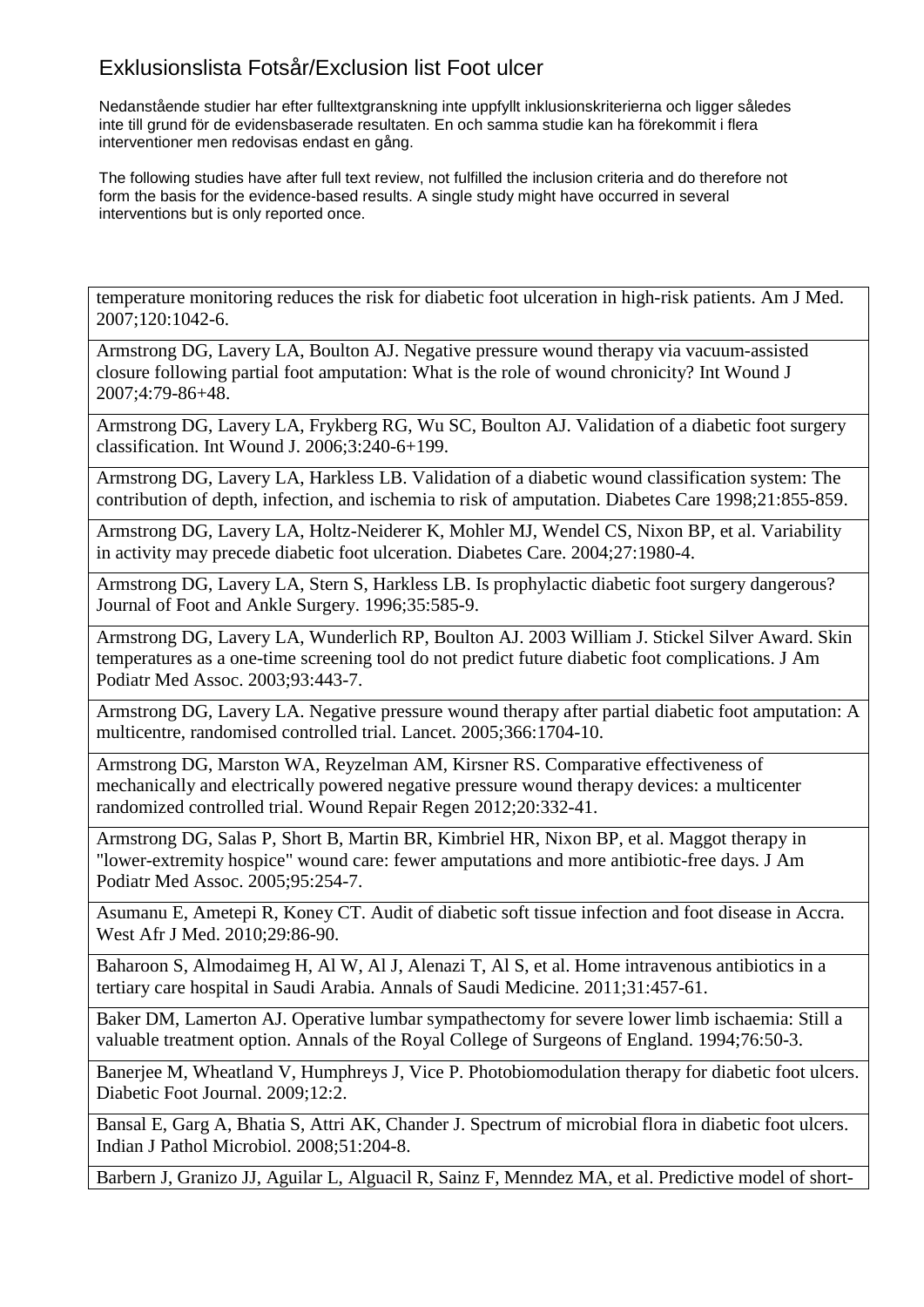Nedanstående studier har efter fulltextgranskning inte uppfyllt inklusionskriterierna och ligger således inte till grund för de evidensbaserade resultaten. En och samma studie kan ha förekommit i flera interventioner men redovisas endast en gång.

The following studies have after full text review, not fulfilled the inclusion criteria and do therefore not form the basis for the evidence-based results. A single study might have occurred in several interventions but is only reported once.

term amputation during hospitalization of patients due to acute diabetic foot infections. Enfermedades Infecciosas y Microbiologia Clinica. 2010;28:680-4.

Bargellini I, Petruzzi P, Scatena A, Cioni R, Cicorelli A, Vignali C, et al. Primary infrainguinal subintimal angioplasty in diabetic patients. Cardiovasc Intervent Radiol. 2008;31:713-22.

Batista F, Magalhaes AA, Nery C, Baumfeld D, Monteiro AC, Batista F. Minimally invasive surgery for diabetic plantar foot ulcerations. Diabetic Foot and Ankle 2011;2.

Beckert S, Witte M, Wicke C, Konigsrainer A, Coerper S. A new wound-based severity score for diabetic foot ulcers: A prospective analysis of 1,000 patients. Diabetes Care. 2006;29:988-92.

Benotmane A, Faraoun K, Mohammedi F, Amani ME, Benkhelifa T. Treatment of diabetic foot lesions in hospital: Results of 2 successive five-year periods, 1918-1993 and 1994-1998. Diabetes and Metabolism 2004;30:245-250.

Benwan KA, Mulla AA, Rotimi VO. A study of the microbiology of diabetic foot infections in a teaching hospital in Kuwait. Journal of Infection and Public Health. 2012;5:1-8.

Bernard L, Assal M, Garzoni C, Uckay I. Predicting the pathogen of diabetic toe osteomyelitis by two consecutive ulcer cultures with bone contact. European Journal of Clinical Microbiology and Infectious Diseases. 2011;30:279-81.

Besse JL, Gadeyne S, Galand-Desme S, Lerat JL, Moyen B. Effect of vitamin C on prevention of complex regional pain syndrome type I in foot and ankle surgery. Foot and Ankle Surgery 2009;15:179-182.

Biancari F, Salenius JP, Heikkinen M, Luther M, Ylonen K, Lepantalo M. Risk-scoring method for prediction of 30-day postoperative outcome after infrainguinal surgical revascularization for critical lower-limb ischemia: A finnvasc registry study. World Journal of Surgery. 2007;31:217-25.

Blume P, Driver Vickie R, Tallis Arthur J, Kirsner Robert S, Kroeker R, Payne Wyatt G, et al. Formulated collagen gel accelerates healing rate immediately after application in patients with diabetic neuropathic foot ulcers. Wound Repair & Regeneration. 2011;19:302-8.

Blume PA, Paragas LK, Sumpio BE, Attinger CE. Single-stage surgical treatment of noninfected diabetic foot ulcers. Plast Reconstr Surg. 2002;109:601-9.

Blume PA, Walters J, Payne W, Ayala J, Lantis J. Comparison of negative pressure wound therapy usingVacuum-assisted closure with advanced moist wound therapy in the treatment of diabetic foot ulcers. Diabetes Care. 2008;31:631-6.

Bogner JR, Kutaiman A, Esguerra-Alcalen M, Heldner S, Arvis P. Moxifloxacin in complicated skin and skin structure infections (cSSSIs): A prospective, international, non-interventional, observational study. Advances in Therapy 2013;30:630-643.

Borges WJ, Ostwald SK. Improving foot self-care behaviors with Pies Sanos. West J Nurs Res. 2008;30:325-41; discussion 42.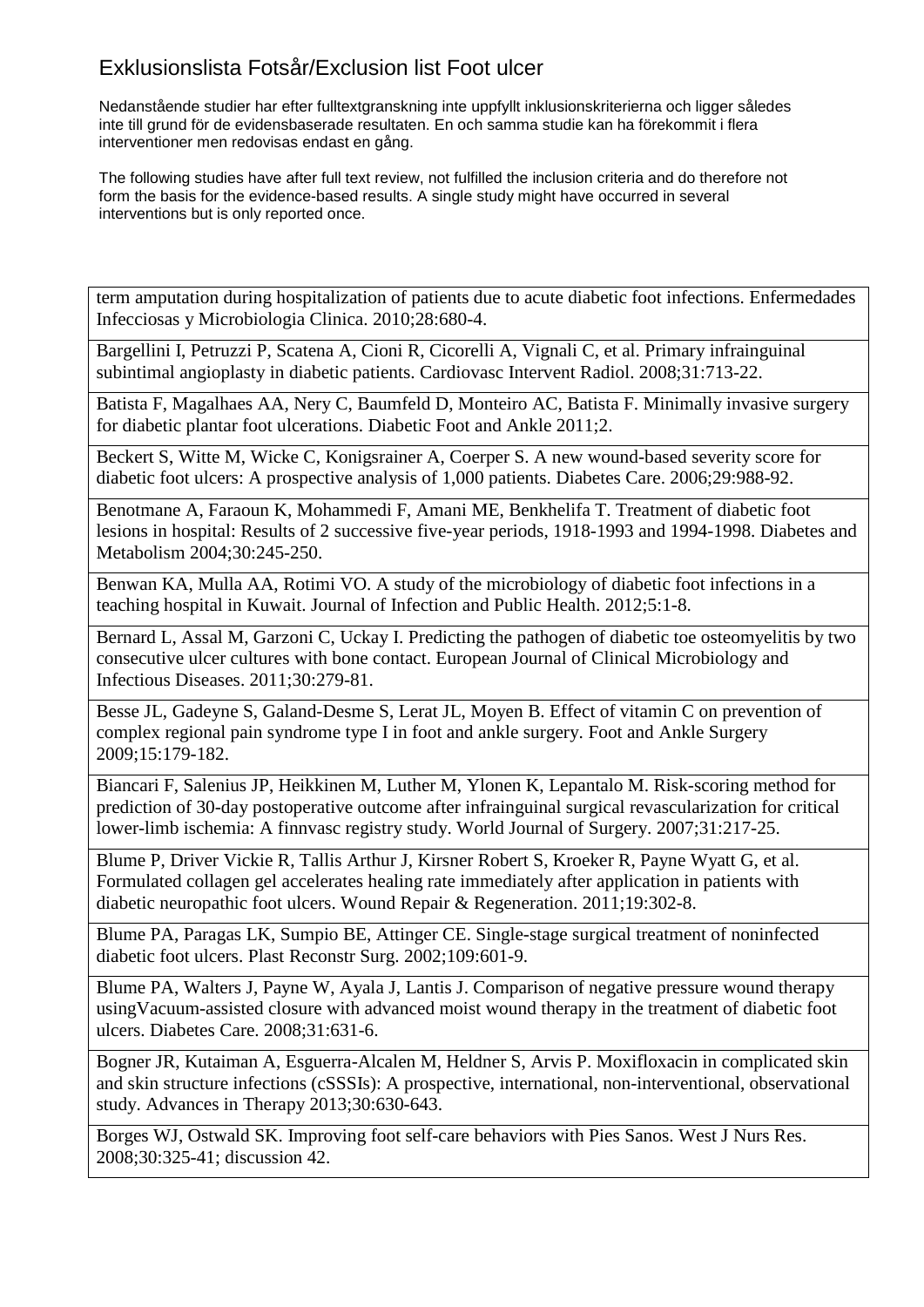Nedanstående studier har efter fulltextgranskning inte uppfyllt inklusionskriterierna och ligger således inte till grund för de evidensbaserade resultaten. En och samma studie kan ha förekommit i flera interventioner men redovisas endast en gång.

The following studies have after full text review, not fulfilled the inclusion criteria and do therefore not form the basis for the evidence-based results. A single study might have occurred in several interventions but is only reported once.

Bowling FL, Salgami EV, Boulton AJM. Larval therapy: a novel treatment in eliminating methicillinresistant Staphylococcus aureus from diabetic foot ulcers. Diabetes Care. 2007;30:370-1.

Bowman AM. Promoting safe exercise and foot care for clients with type 2 diabetes. Canadian Nurse. 2008;104:23-7.

Boyko EJ, Ahroni JH, Cohen V, Nelson KM, Heagerty PJ. Prediction of diabetic foot ulcer occurrence using commonly available clinical information: the Seattle Diabetic Foot Study. Diabetes Care. 2006;29:1202-7.

Boyko EJ, Ahroni JH, Stensel V, Forsberg RC, Davignon DR, Smith DG. A prospective study of risk factors for diabetic foot ulcer: the Seattle Diabetic Foot Study. Diabetes Care. 1999;22:1036-42.

Brigido SA, Boc SF, Lopez RC. Effective management of major lower extremity wounds using an acellular regenerative tissue matrix: A pilot study. Orthopedics. 2004;27:s145-s9.

Burns J, Wegener C, Begg L, Vicaretti M, Fletcher J. Randomized trial of custom orthoses and footwear on foot pain and plantar pressure in diabetic peripheral arterial disease. Diabet Med 2009;26:893-9.

Cabeza de V, F G, Macias AE, Ramirez WA, Munoz JM, Alvarez JA, et al. Salvaging diabetic foot through debridement, pressure alleviation, metabolic control, and antibiotics Cabeza de Vaca et al Salvaging diabetic foot. Wound Repair & Regeneration 2010;18:567-71.

Callaghan BC, Feldman E, Liu J, Kerber K, Pop-Busui R, Moffet H, et al. Triglycerides and Amputation Risk in Patients With Diabetes: Ten-year follow-up in the DISTANCE study. Diabetes Care. 2011;34:635-40.

Calle-Pascual AL, Duran A, Benedi A, Calvo MI, Charro A, Diaz JA, et al. A preventative foot care programme for people with diabetes with different stages of neuropathy. Diabetes Res Clin Pract. 2002;57:111-7.

Calle-Pascual AL, Duran A, Benedi A, Calvo MI, Charro A, Diaz JA, et al. Reduction in foot ulcer incidence: Relation to compliance with a prophylactic foot care program [1]. Diabetes Care. 2001;24:405-7.

Calle-Pascual AL, Duran A, Diaz A, Monux G, Serrano FJ, de la T, et al. Comparison of peripheral arterial reconstruction in diabetic and non-diabetic patients: a prospective clinic-based study. Diabetes Res Clin Pract. 2001;53:129-36.

Campbell KE, Woodbury G, Labate T, LeMesurier A, Houghton PE. Heel ulcer incidence following orthopedic surgery: a prospective, observational study. Ostomy Wound Manage. 2010;56:32-9.

Campbell KE, Woodbury MG, Houghton PE. Heel pressure ulcers in orthopedic patients: a prospective study of incidence and risk factors in an acute care hospital. Ostomy Wound Management. 2010;56:44-6.

Campbell WB, Ponette D, Sugiono M. Long-term results following operation for diabetic foot problems: Arterial disease confers a poor prognosis. European Journal of Vascular and Endovascular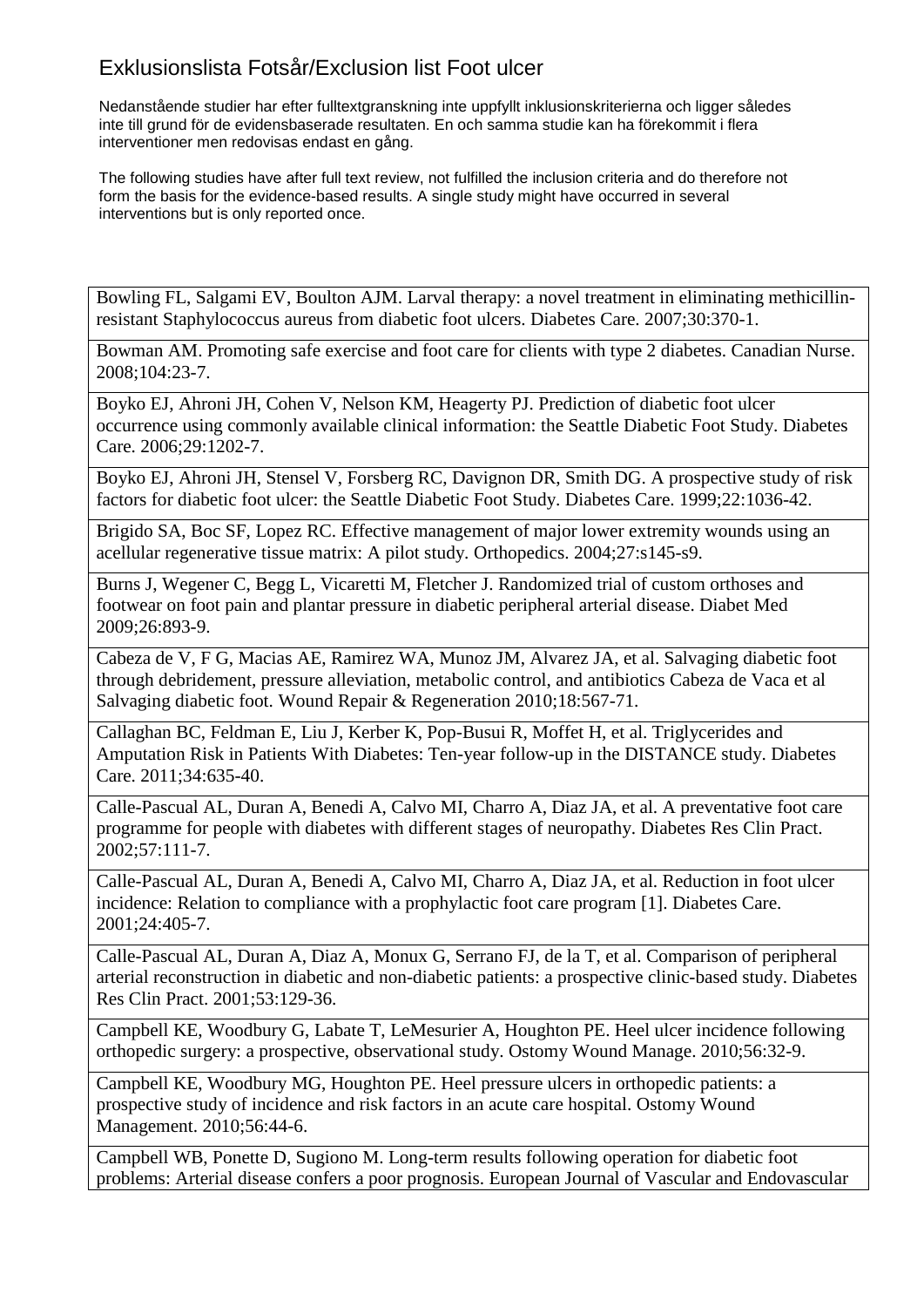Nedanstående studier har efter fulltextgranskning inte uppfyllt inklusionskriterierna och ligger således inte till grund för de evidensbaserade resultaten. En och samma studie kan ha förekommit i flera interventioner men redovisas endast en gång.

The following studies have after full text review, not fulfilled the inclusion criteria and do therefore not form the basis for the evidence-based results. A single study might have occurred in several interventions but is only reported once.

Surgery. 2000;19:174-7.

Caravaggi C, Faglia E, De G, Mantero M, Quarantiello A, Sommariva E, et al. Effectiveness and safety of a nonremovable fiberglass off-bearing cast versus a therapeutic shoe in the treatment of neuropathic foot ulcers: a randomized study. Diabetes Care. 2000;23:1746-51.

Cardaioli P, Rigatelli G, Dell'Avvocata F, Giordan M, Lisato G, Mollo F, et al. Endovascular treatment of diabetic foot syndrome: Results from a single center prospective registry using mixed coronary and peripheral techniques and equipment. J Interv Cardiol 2011;24:562-568.

Carls Ginger S, Gibson Teresa B, Driver Vickie R, Wrobel James S, Garoufalis Matthew G, Defrancis Roy R, et al. The economic value of specialized lower-extremity medical care by podiatric physicians in the treatment of diabetic foot ulcers. J Am Podiatr Med Assoc. 2011;101:93-115.

Carsten I, C G, Taylor SM, Langan I, E M, Crane MM. Factors associated with limb loss despite a patient infrainguinal bypass graft. American Surgeon 1998;64:33-38.

Cassino R, Ricci E. Effectiveness of topical application of amino acids to chronic wounds: a prospective observational study. J Wound Care 2010;19:29-34.

Centers for D, Control, Prevention. Hospital discharge rates for nontraumatic lower extremity amputation by diabetes status--United States, 1997. MMWR Morb Mortal Wkly Rep. 2001;50:954-8.

Chellan G, Neethu K, Varma AK, Mangalanandan TS, Shashikala S, Dinesh KR, et al. Targeted treatment of invasive fungal infections accelerates healing of foot wounds in patients with Type 2 diabetes. Diabet Med 2012;29:e255-62.

Chellan G, Varma Ajit K, Sundaram KR, Shashikala S, Dinesh Kavitha R, Jayakumar RV, et al. Time spent barefoot predicts diabetic foot ulcer depth. Diabetic Foot Journal 2011;14:74-6.

Chen H, Ho C, Li C. Age and sex may significantly interact with diabetes on the risks of lowerextremity amputation and peripheral revascularization procedures: evidence from a cohort of a halfmillion diabetic patients. Diabetes Care. 2006;29:2409-14.

Chen MC, Lee SS, Hsieh YL, Wu SJ, Lai CS, Lin SD. Influencing factors of outcome after lowerlimb amputation: A five-year review in a plastic surgical department. Ann Plast Surg 2008;61:314- 318.

Chipchase SY, Treece KA, Pound N, Game FL, Jeffcoate WJ. Heel ulcers don't heal in diabetes. Or do they? Diabet Med 2005;22:1258-62.

Chuck AW, Hailey D, Jacobs P, Perry DC. Cost-effectiveness and budget impact of adjunctive hyperbaric oxygen therapy for diabetic foot ulcers. Int J Technol Assess Health Care. 2008;24:178-83.

Chyun D. At-home foot temperature monitoring reduced foot complications in high risk patients with diabetes. Evidence Based Nursing. 2005;8:80.

Ciardullo AV, Brunetti M, Daghio MM, Bevini M, Feltri G, Novi D, et al. Characteristics of type 2 diabetic patients cared for by general practioners either with medical nutrition therapy alone or with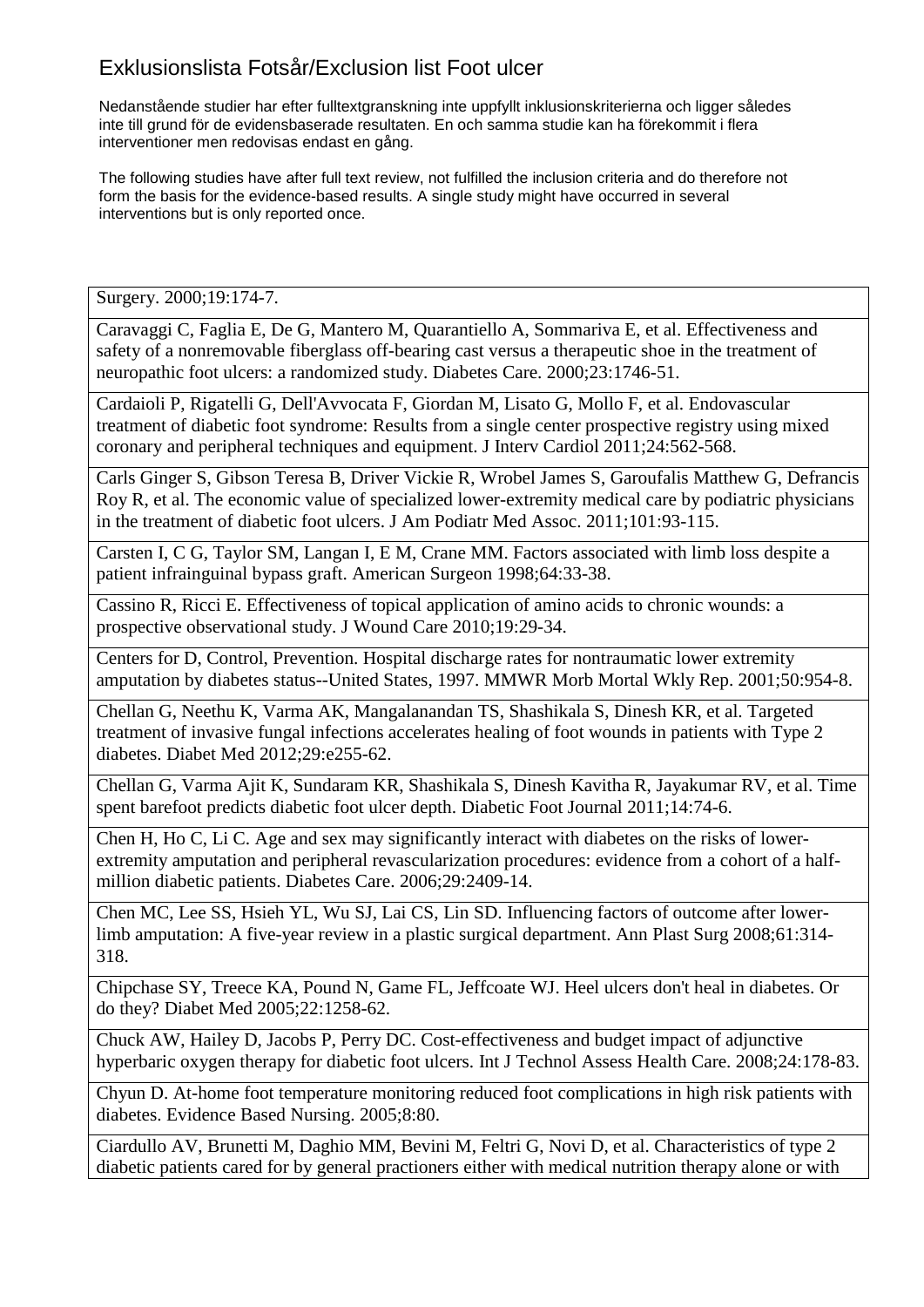Nedanstående studier har efter fulltextgranskning inte uppfyllt inklusionskriterierna och ligger således inte till grund för de evidensbaserade resultaten. En och samma studie kan ha förekommit i flera interventioner men redovisas endast en gång.

The following studies have after full text review, not fulfilled the inclusion criteria and do therefore not form the basis for the evidence-based results. A single study might have occurred in several interventions but is only reported once.

hypoglycaemic drugs. Diabetes, Nutrition and Metabolism - Clinical and Experimental. 2004;17:120- 3.

Ciardullo AV, Daghio MM, Bevini M, Feltri G, Novi D, Fattori G, et al. Joint and distinct risk factors associated with micro- and macrovascular complications in a cohort of type 2 diabetic patients cared through disease management. Acta Diabetol. 2010;47:301-8.

Claesson K, Kolbel T, Acosta S. Role of endovascular intervention in patients with diabetic foot ulcer and concomitant peripheral arterial disease. International Angiology 2011;30:349-358.

Clay PG, Graham MR, Lindsey CC, Lamp KC, Freeman C, Glaros A. Clinical efficacy, tolerability, and cost savings associated with the use of open-label metronidazole plus ceftriaxone once daily compared with ticarcillin/clavulanate every 6 hours as empiric treatment for diabetic lower-extremity infections in older males. Am J Geriatr Pharmacother. 2004;2:181-9.

Clerici G, Caminiti M, Curci V, Quarantiello A, Faglia E. The use of a dermal substitute to preserve maximal foot length in diabetic foot wounds with tendon and bone exposure following urgent surgical debridement for acute infection. Int Wound J. 2010;7:176-83.

Coerper S, Beckert S, Kuper MA, Jekov M, Konigsrainer A. Fifty percent area reduction after 4 weeks of treatment is a reliable indicator for healing-analysis of a single-center cohort of 704 diabetic patients. J Diabetes Complications. 2009;23:49-53.

Coerper S, Schaffer M, Witte M, Deutschle G, Wicke C, Koveker G, et al. Impact of local surgery on the healing of refractory diabetic foot ulcerations. Foot and Ankle Surgery 2001;7:103-108.

Coppini DV, Weng C, Jones MC, Sonksen PH. Cumulative incidence of foot complications in paatients first attending a UK diabetes clinic in 1982-85: a 12-year prospective study. Foot 1997;7:215-9.

Coppini DV, Young PJ, Weng C, Macleod AF, Sonksen PH. Outcome on diabetic foot complications in relation to clinical examination and quantitative sensory testing: a case-control study. Diabet Med 1998;15:765-71.

Cotroneo AR, Citterio F, Cina A, Di S. The role of interventional radiology in the treatment of the diabetic foot. Rays - International Journal of Radiological Sciences 1997;22:612-637.

Crawford F, McCowan C, Dimitrov BD, Woodburn J, Wylie GH, Booth E, et al. The risk of foot ulceration in people with diabetes screened in community settings: findings from a cohort study. QJM. 2011;104:403-10.

Cumming A, Bayliff T. Plantar pressure: comparing two poron insoles. Diabetic Foot Journal. 2011;14:86-9.

Dalla P, Faglia E, Caminiti M, Clerici G, Ninkovic S, Deanesi V. Ulcer recurrence following first ray amputation in diabetic patients: a cohort prospective study. Diabetes Care. 2003;26:1874-8.

Dangelser G, Besson S, Gatina JH, Blickle JF. Amputations among diabetics in Reunion Island.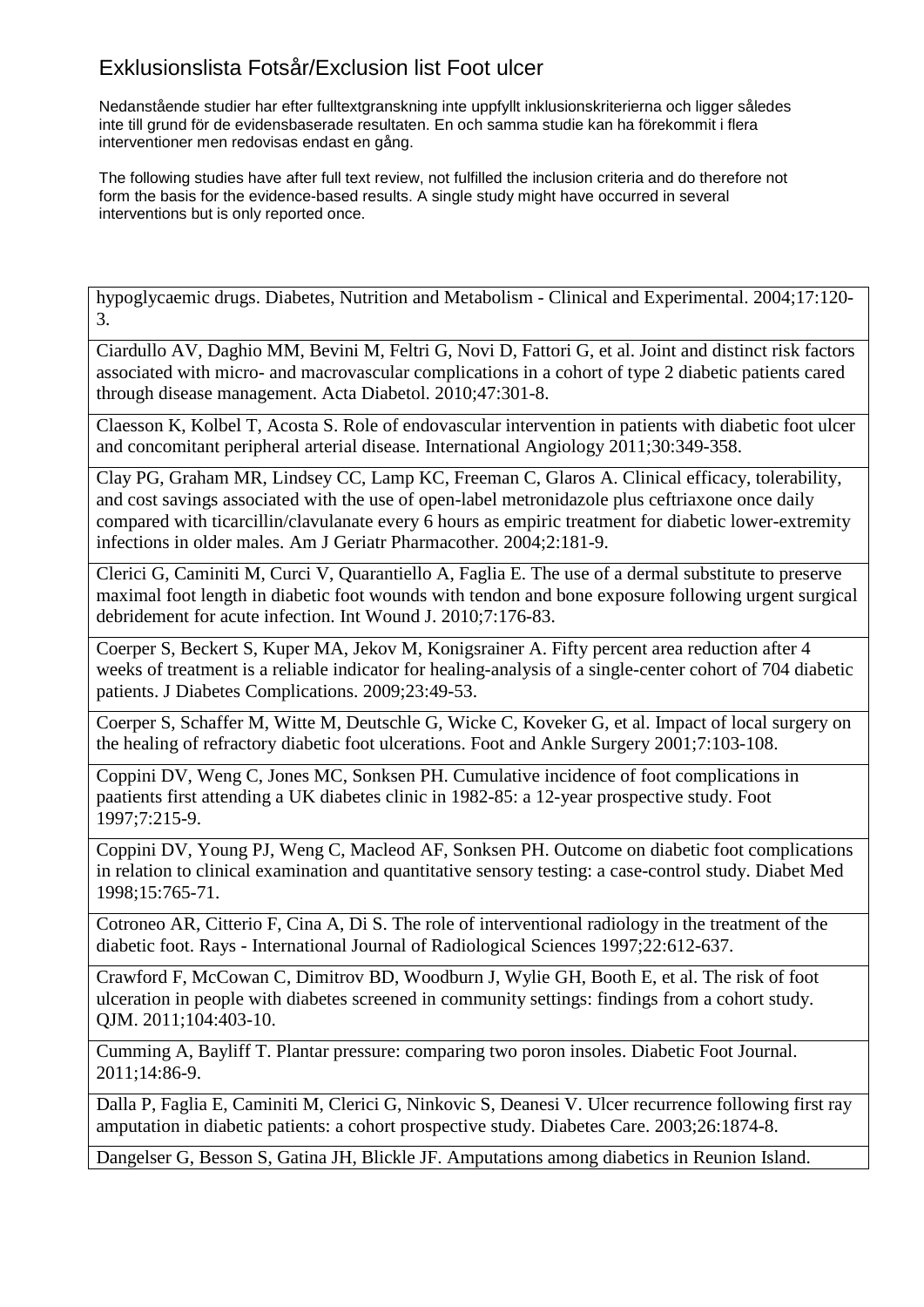Nedanstående studier har efter fulltextgranskning inte uppfyllt inklusionskriterierna och ligger således inte till grund för de evidensbaserade resultaten. En och samma studie kan ha förekommit i flera interventioner men redovisas endast en gång.

The following studies have after full text review, not fulfilled the inclusion criteria and do therefore not form the basis for the evidence-based results. A single study might have occurred in several interventions but is only reported once.

Diabetes and Metabolism. 2003;29:628-34.

Daniel R. Once-daily oral trovafloxacin in the treatment of diabetic foot infections. Results of an open-label, noncomparative, multicentre trial. Drugs 1999;58:291-292.

Davis P, Wood L, Wood Z, Eaton A, Wilkins J. Clinical experience with a glucose oxidase-containing dressing on recalcitrant wounds. Journal of wound care. 2009;18:116-21.

Davis WA, Norman PE, Bruce DG, Davis TM. Predictors, consequences and costs of diabetes-related lower extremity amputation complicating type 2 diabetes: the Fremantle Diabetes Study. Diabetologia. 2006;49:2634-41.

de C, A P, Rebelatto JR, Aurichio TR. The relationship between wearing incorrectly sized shoes and foot dimensions, foot pain, and diabetes. Journal of Sport Rehabilitation. 2010;19:214-25.

de L, Pellizzer G, Strazzabosco M, Martini Z, Du J, Lora L, et al. Randomized prospective controlled trial of recombinant granulocyte colony-stimulating factor as adjunctive therapy for limb-threatening diabetic foot infection. Antimicrob Agents Chemother. 2001;45:1094-8.

De S, J JJ, Colly LP, Wijkel D, Heine RJ. The prevalence and determinants of foot ulceration in type II diabetic patients in a primary health care setting. Diabetes Res Clin Pract 1997;35:149-156.

DeLuca PA, Goforth WP. Effect of shoe color on shoe temperature and potential solar injury to the insensate foot. J Am Podiatr Med Assoc 1998;88:344-8.

d'Hemecourt PA, Smiell JM, Karim MR. Sodium carboxymethylcellulose aqueous-based gel vs becaplermin gel in patients with nonhealing lower extremity diabetic ulcers. Wounds: A Compendium of Clinical Research & Practice. 1998;10:69-75.

Diehm C, Lawall H. Evaluation of Tielle hydropolymer dressings in the management of chronic exuding wounds in primary care. Int Wound J 2005;2:26-35+37.

Dillingham TR, Pezzin LE, Shore AD. Reamputation, mortality, and health care costs among persons with dysvascular lower-limb amputations. Arch Phys Med Rehabil. 2005;86:480-6.

Dillon RS. Fifteen years of experience in treating 2177 episodes of foot and leg lesions with the circulator boot - Results of treatments with the circulator boot. Angiology 1997;48:S17-S34.

Doctor N, Pandya S, Supe A. Hyperbaric oxygen therapy in diabetic foot. J Postgrad Med. 1992;38:112-4, 1.

dos S, V P, da S, D R, Caffaro RA. Risk factors for primary major amputation in diabetic patients. Sao Paulo Medical Journal. 2006;124:66-70.

Driver VR, Hanft J, Fylling CP, Beriou JM. A prospective, randomized, controlled trial of autologous platelet-rich plasma gel for the treatment of diabetic foot ulcers. Ostomy Wound Management. 2006;52:68-70.

Dumont IJ, Lepeut MS, Tsirtsikolou DM, Popielarz SM, Cordonnier MM, Fayard AJ, et al. A proofof-concept study of the effectiveness of a removable device for offloading in patients with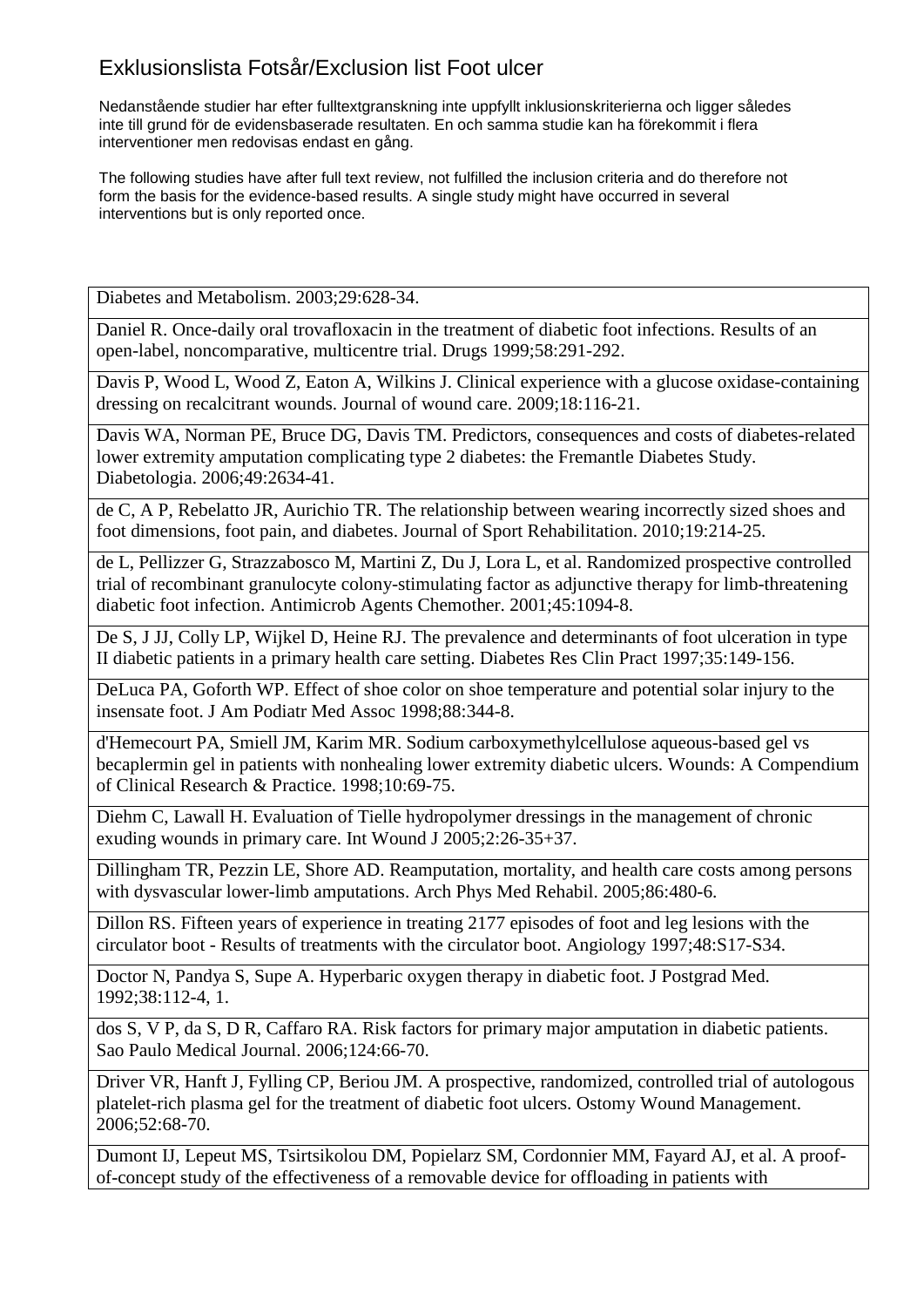Nedanstående studier har efter fulltextgranskning inte uppfyllt inklusionskriterierna och ligger således inte till grund för de evidensbaserade resultaten. En och samma studie kan ha förekommit i flera interventioner men redovisas endast en gång.

The following studies have after full text review, not fulfilled the inclusion criteria and do therefore not form the basis for the evidence-based results. A single study might have occurred in several interventions but is only reported once.

neuropathic ulceration of the foot: the Ransart boot. Diabet Med 2009;26:778-82.

Dumont IJ, Tsirtsikolou DM, Lepage M, Popielarz SM, Fayard AJ, Devemy F, et al. The Ransart boot - an offloading device for every type of diabetic foot ulcer? EWMA Journal. 2010;10:46-50.

Duzgun AP, Satir HZ, Ozozan O, Saylam B, Kulah B, Coskun F. Effect of hyperbaric oxygen therapy on healing of diabetic foot ulcers. Journal of Foot & Ankle Surgery 2008;47:515-9.

Eckardt A, Schollner C, Decking J, Ritter S, Schadmand-Fischer S, Kraus O, et al. The impact of Syme amputation in surgical treatment of patients with diabetic foot syndrome and Charcot-neuroosteoarthropathy. Archives of Orthopaedic and Trauma Surgery. 2004;124:145-50.

Edelson GW, Armstrong DG, Lavery LA, Caicco G. The acutely infected diabetic foot is not adequately evaluated in an inpatient setting. Arch Intern Med. 1996;156:2373-8.

Edmonds M, European, Australian Apligraf Diabetic Foot Ulcer S, Group. Apligraf in the treatment of neuropathic diabetic foot ulcers. Int J Low Extrem Wounds. 2009;8:11-8.

Edmonds M, Gough A, Solovera J, Standaert B. Filgrastim in the treatment of infected diabetic foot ulcers. Retrospective cost analysis of a phase II randomised clinical trial. Clinical Drug Investigation. 1999;17:275-86.

Efrati S, Gall N, Bergan J, Fishlev G, Bass A, Berman S, et al. Hyperbaric oxygen, oxidative stress, NO bioavailability and ulcer oxygenation in diabetic patients. Undersea Hyperb Med. 2009;36:1-12.

El S, Fassiadis N, Gambhir RPS, Halawa M, Zayed H, Doxford M, et al. An integrated care pathway to save the critically ischaemic diabetic foot. Int J Clin Pract. 2006;60:667-9.

Elgzyri T, Larsson J, Thorne J, Eriksson KF, Apelqvist J. Outcome of ischemic foot ulcer in diabetic patients who had no invasive vascular intervention. European Journal of Vascular and Endovascular Surgery 2013;46:110-117.

Embil JM, Rose G, Trepman E, Math MCM, Duerksen F, Simonsen JN, et al. Oral antimicrobial therapy for diabetic foot osteomyelitis. Foot and Ankle International. 2006;27:771-9.

Eneroth M, Apelqvist J, Stenstrom A. Clinical characteristics and outcome in 223 diabetic patients with deep foot infections. Foot and Ankle International. 1997;18:716-22.

Eneroth M, Larsson J, Apelqvist J, Reike H, Salomon M, Gough A, et al. The challenge of multicenter studies in diabetic patients with foot infections. Foot 2004;14:198-203.

Eneroth M, Larsson J, Apelqvist J. Deep foot infections in patients with diabetes and foot ulcerL An entity with different characteristics, treatments, and prognosis. J Diabetes Complications 1999;13:254-263.

Ennis WJ, Foremann P, Mozen N, Massey J, Conner-Kerr T, Meneses P. Ultrasound therapy for recalcitrant diabetic foot ulcers: results of a randomized, double-blind, controlled, multicenter study. Ostomy Wound Manage. 2005;51:24-39.

Enoch DA, Phillimore N, Mlangeni DA, Salihu HM, Sismey A, Aliyu SH, et al. Outcome for gram-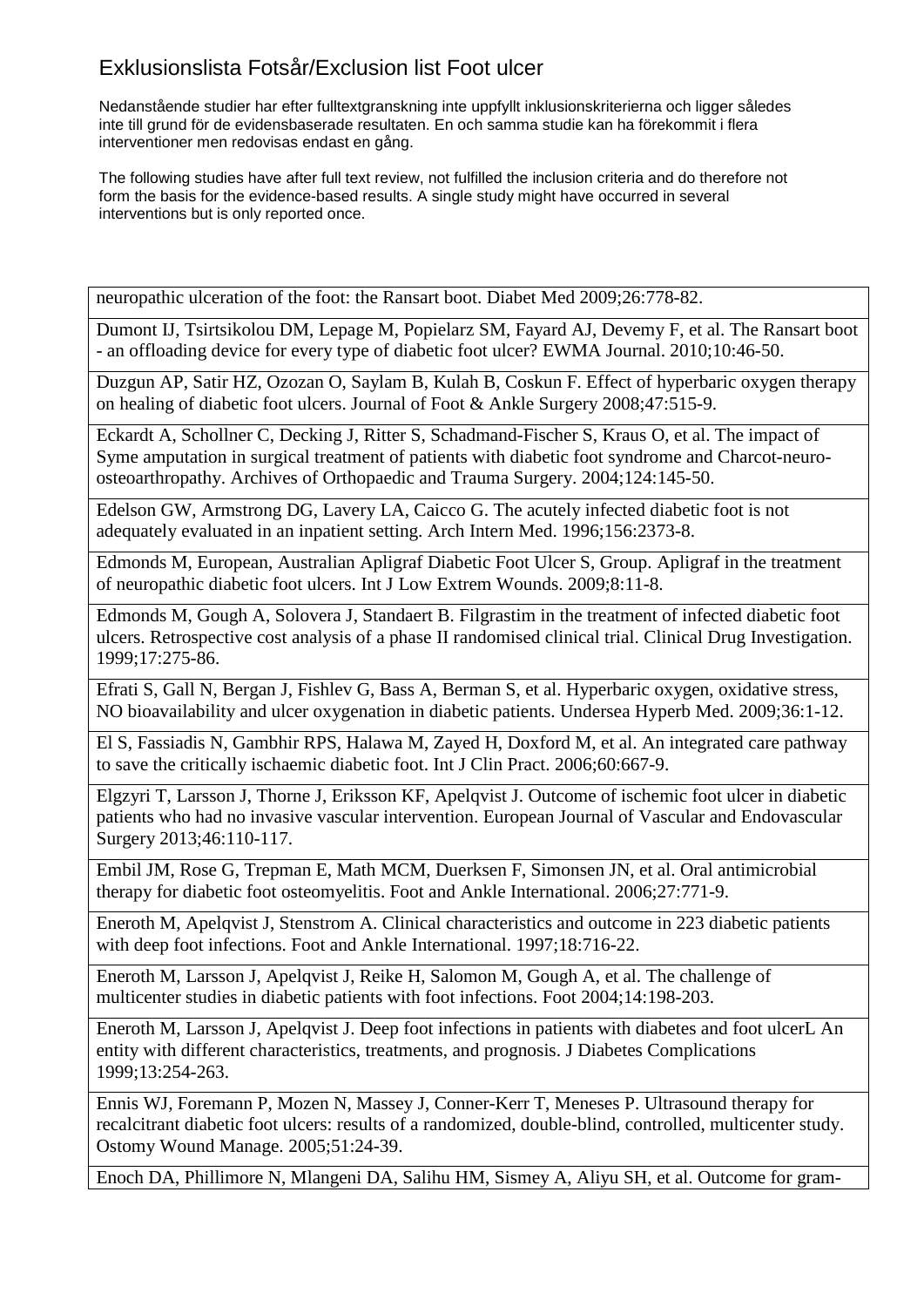Nedanstående studier har efter fulltextgranskning inte uppfyllt inklusionskriterierna och ligger således inte till grund för de evidensbaserade resultaten. En och samma studie kan ha förekommit i flera interventioner men redovisas endast en gång.

The following studies have after full text review, not fulfilled the inclusion criteria and do therefore not form the basis for the evidence-based results. A single study might have occurred in several interventions but is only reported once.

negative bacteraemia when following restrictive empirical antibiotic guidelines. QJM. 2011;104:411- 9.

Esposito S, Leone S, Noviello S, Fiore M, Ianniello F, Felaco FM, et al. Foot infections in diabetes (DFIs) in the out-patient setting: An Italian multicentre observational survey. Diabetic Medicine 2008;25:979-984.

Fabrin J, Larsen K, Holstein PE. Long-term follow-up in diabetic charcot feet with spontaneous onset. Diabetes Care. 2000;23:796-800.

Faglia E, Caravaggi C, Clerici G, Sganzaroli A, Curci V, Vailati W, et al. Effectiveness of removable walker cast versus nonremovable fiberglass off-bearing cast in the healing of diabetic plantar foot ulcer: a randomized controlled trial. Diabetes Care. 2010;33:1419-23.

Faglia E, Clerici G, Caminiti M, Curci V, Somalvico F. Feasibility and Effectiveness of Internal Pedal Amputation of Phalanx or Metatarsal Head in Diabetic Patients with Forefoot Osteomyelitis. Journal of Foot & Ankle Surgery 2012;51:593-598.

Faglia E, Clerici G, Caminiti M, Curci V, Somalvico F. Prognostic Difference Between Soft Tissue Abscess and Osteomyelitis of the Foot in Patients with Diabetes: Data from a Consecutive Series of 452 Hospitalized Patients. Journal of Foot & Ankle Surgery 2012;51:34-8.

Faglia E, Clerici G, Caminiti M, Quarantiello A, Gino M, Morabito A. The Role of Early Surgical Debridement and Revascularization in Patients With Diabetes and Deep Foot Space Abscess: Retrospective Review of 106 Patients With Diabetes. Journal of Foot and Ankle Surgery 2006;45:220-226.

Faglia E, Clerici G, Clerissi J, Gabrielli L, Losa S, Mantero M, et al. Long-term prognosis of diabetic patients with critical limb ischemia: a population-based cohort study. Diabetes Care. 2009;32:822-7.

Faglia E, Clerici G, Clerissi J, Gabrielli L, Losa S, Mantero M, et al. Early and Five-year Amputation and Survival Rate of Diabetic Patients with Critical Limb Ischemia: Data of a Cohort Study of 564 Patients. European Journal of Vascular and Endovascular Surgery 2006;32:484-490.

Faglia E, Clerici G, Losa S, Tavano D, Caminiti M, Miramonti M, et al. Limb revascularization feasibility in diabetic patients with critical limb ischemia: Results from a cohort of 344 consecutive unselected diabetic patients evaluated in 2009. Diabetes Res Clin Pract 2012;95:364-371.

Faglia E, Clerici G, Mantero M, Caminiti M, Quarantiello A, Curci V, et al. Incidence of critical limb ischemia and amputation outcome in contralateral limb in diabetic patients hospitalized for unilateral critical limb ischemia during 1999-2003 and followed-up until 2005. Diabetes Res Clin Pract. 2007;77:445-50.

Faglia E, Dalla P, Clerici G, Clerissi J, Graziani L, Fusaro M, et al. Peripheral angioplasty as the firstchoice revascularization procedure in diabetic patients with critical limb ischemia: prospective study of 993 consecutive patients hospitalized and followed between 1999 and 2003. Eur J Vasc Endovasc Surg. 2005;29:620-7.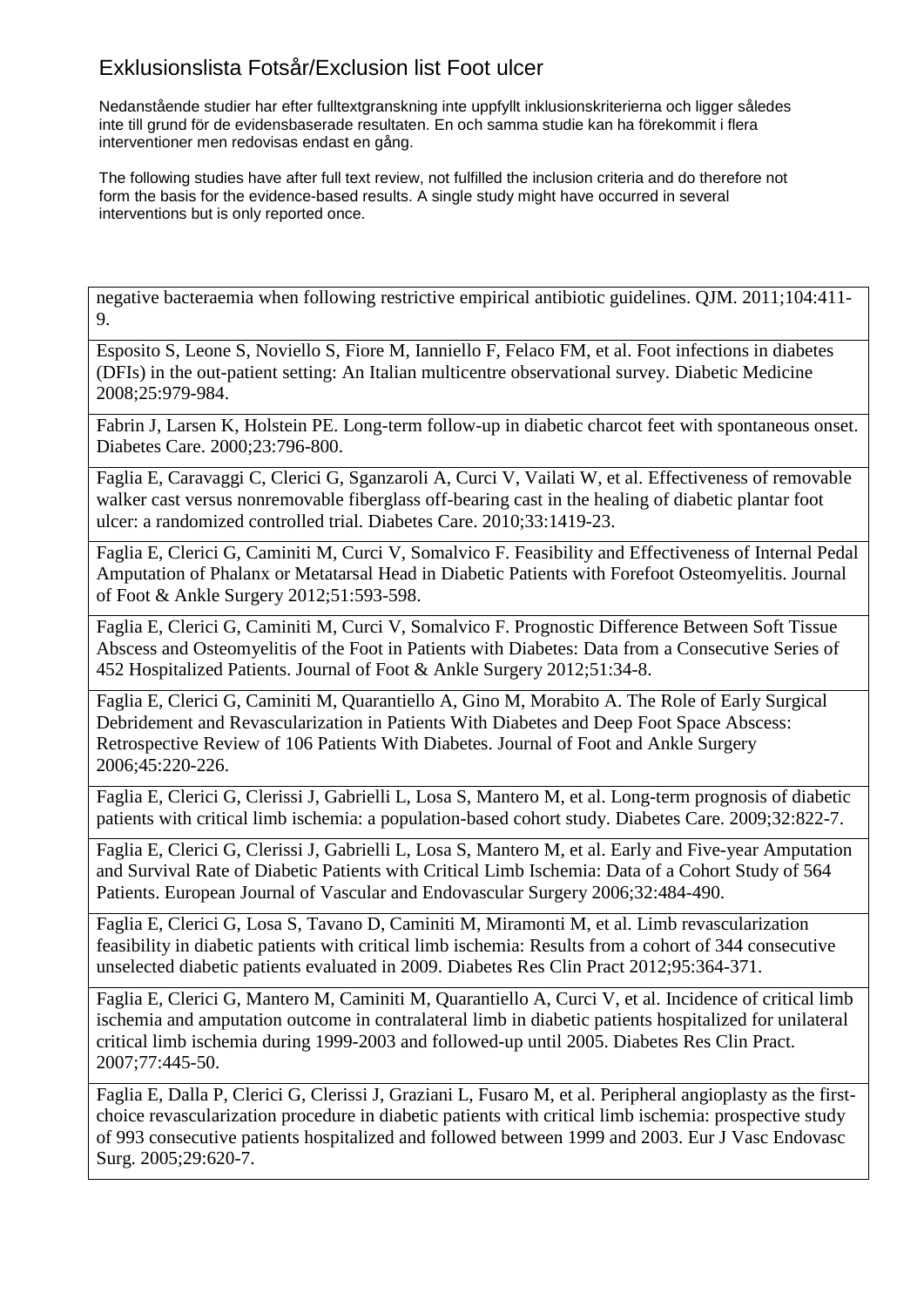Nedanstående studier har efter fulltextgranskning inte uppfyllt inklusionskriterierna och ligger således inte till grund för de evidensbaserade resultaten. En och samma studie kan ha förekommit i flera interventioner men redovisas endast en gång.

The following studies have after full text review, not fulfilled the inclusion criteria and do therefore not form the basis for the evidence-based results. A single study might have occurred in several interventions but is only reported once.

Faglia E, Favales F, Morabito A. New ulceration, new major amputation, and survival rates in diabetic subjects hospitalized for foot ulceration from 1990 to 1993: A 6.5-year follow-up. Diabetes Care 2001;24:78-83.

Faglia E, Favales F, Quarantiello A, Calia P, Brambilla G, Rampoldi A, et al. Feasibility and effectiveness of peripheral percutaneous transluminal balloon angioplasty in diabetic subjects with foot ulcers. Diabetes Care. 1996;19:1261-4.

Faglia E, Mantero M, Caminiti M, Caravaggi C, De G, Pritelli C, et al. Extensive use of peripheral angioplasty, particularly infrapopliteal, in the treatment of ischaemic diabetic foot ulcers: Clinical results of a multicentric study of 221 consecutive diabetic subjects. J Intern Med. 2002;252:225-32.

Fejfarova V, Jirkovska A, Petkov V, Boucek P, Skibova J. Comparison of microbial findings and resistance to antibiotics between transplant patients, patients on hemodialysis, and other patients with the diabetic foot. J Diabetes Complications. 2004;18:108-12.

Fernández-Montequín JI, Infante-Cristi E, Valenzuela-Silva C, Franco-Pérez N, Savigne-Gutierrez W, Artaza-Sanz H, et al. Intralesional injections of CITOPROT-P (recombinant human epidermal growth factor) in advanced diabetic foot ulcers with risk of amputation. Int Wound J. 2007;4:333-43.

Fernandez-Montequin JI, Valenzuela-Silva CM, Diaz OG, Savigne W, Sancho-Soutelo N, Rivero-Fernandez F, et al. Intra-lesional injections of recombinant human epidermal growth factor promote granulation and healing in advanced diabetic foot ulcers: multicenter, randomised, placebo-controlled, double-blind study. Int Wound J. 2009;6:432-43.

Fife C, Mader JT, Stone J, Brill L, Satterfield K, Norfleet A, et al. Thrombin peptide CHRYSALIN stimulates healing of diabetic foot ulcers in a placebo-controlled phase I/II study. Wound Repair & Regeneration. 2007;15:23-34.

Fife CE, Walker D, Thomson B, Otto G. The safety of negative pressure wound therapy using vacuum-assisted closure in diabetic foot ulcers treated in the outpatient setting. Int Wound J 2008:17- 22.

Flood LS. Nurse-patient interactions related to diabetes foot care. MEDSURG Nursing. 2009;18:361- 8.

Fraccalvieri M, Serra R, Ruka E, Zingarelli E, Antoniotti U, Robbiano F, et al. Surgical debridement with VERSAJET: An analysis of bacteria load of the wound bed pre- and post-treatment and skin graft taken. A preliminary pilot study. Int Wound J. 2011;8:155-61.

Frank KI. Self-management of foot care for patients 65 years of age or older with diabetes. Indiana University School of Nursing. 2003;150.

Freeman GJ, Mackie KM, Sare J, Walsh AKM, Pherwani AD. A Novel Approach to the Management of the Diabetic Foot: Metatarsal Excision in the Treatment of Osteomyelitis. European Journal of Vascular and Endovascular Surgery. 2007;33:217-9.

Fujiwara Y, Kishida K, Terao M, Takahara M, Matsuhisa M, Funahashi T, et al. Beneficial effects of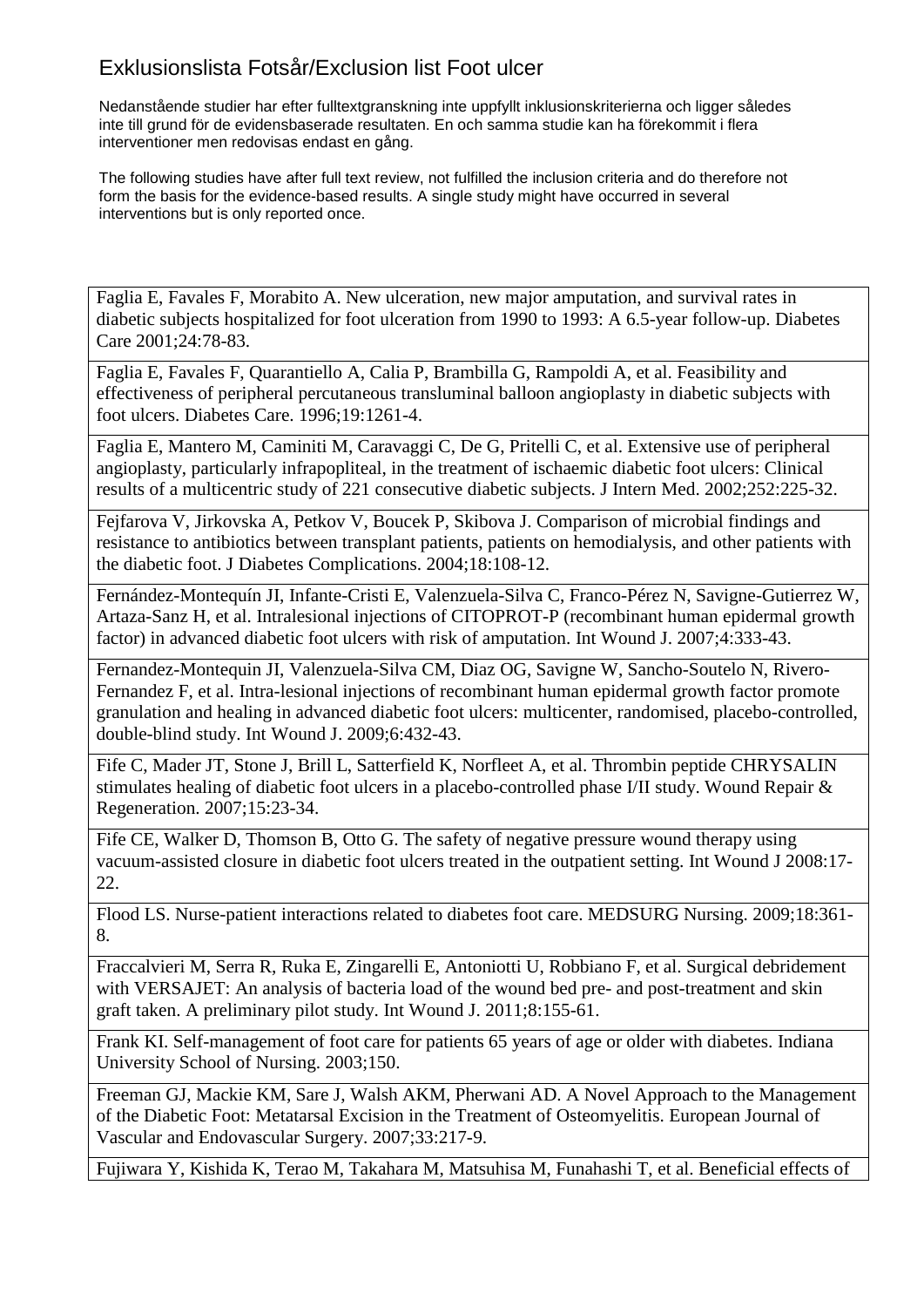Nedanstående studier har efter fulltextgranskning inte uppfyllt inklusionskriterierna och ligger således inte till grund för de evidensbaserade resultaten. En och samma studie kan ha förekommit i flera interventioner men redovisas endast en gång.

The following studies have after full text review, not fulfilled the inclusion criteria and do therefore not form the basis for the evidence-based results. A single study might have occurred in several interventions but is only reported once.

foot care nursing for people with diabetes mellitus: an uncontrolled before and after intervention study. Journal of Advanced Nursing. 2011;67:1952-62.

Gale L, Vedhara K, Searle A, Kemple T, Campbell R. Patients' perspectives on foot complications in type 2 diabetes: a qualitative study. Br J Gen Pract. 2008;58:555-63.

Game FL, Jeffcoate WJ. Primarily non-surgical management of osteomyelitis of the foot in diabetes. Diabetologia. 2008;51:962-7.

Ganguly S, Chakraborty K, Mandal PK, Ballav A, Choudhury S, Bagchi S, et al. A comparative study between total contact casting and conventional dressings in the non-surgical management of diabetic plantar foot ulcers. Journal of the Indian Medical Association. 2008;106:237-9+44.

Gentzkow GD, Iwasaki SD, Hershon KS, Mengel M, Prendergast JJ, Ricotta JJ, et al. Use of dermagraft, a cultured human dermis, to treat diabetic foot ulcers. Diabetes Care. 1996;19:350-4.

Gershater MA, Londahl M, Nyberg P, Larsson J, Thorne J, Eneroth M, et al. Complexity of factors related to outcome of neuropathic and neuroischaemic/ischaemic diabetic foot ulcers: A cohort study. Diabetologia. 2009;52:398-407.

Gershater MA, Pilhammar E, Apelqvist J, Alm-Roijer C. Patient education for the prevention of diabetic foot ulcers Interim analysis of a randomised controlled trial due to morbidity and mortality of participants. European Diabetes Nursing 2011;8.

Ghanassia E, Villon L, Dieudonne JFTD, Boegner C, Avignon A, Sultan A. Long-term outcome and disability of diabetic patients hospitalized for diabetic foot ulcers. Diabetes Care. 2008;31:1288-92.

Giugliano G, Perrino C, Schiano V, Brevetti L, Sannino A, Schiattarella GG, et al. Endovascular treatment of lower extremity arteries is associated with an improved outcome in diabetic patients affected by intermittent claudication. BMC Surg 2012;12 Suppl 1:S19.

Gogia PP, Marquez RR, Minerbo GM. Effects of high voltage galvanic stimulation on wound healing. Ostomy Wound Management. 1992;38:31-5.

Goldman R, Brewley B, Zhou L, Golden M. Electrotherapy reverses inframalleolar ischemia: a retrospective, observational study. Adv Skin Wound Care. 2003;16:79-89.

Golinko MS, Margolis DJ, Tal A, Hoffstad O, Boulton AJ, Brem H. Preliminary development of a diabetic foot ulcer database from a wound electronic medical record: a tool to decrease limb amputations. Wound Repair Regen. 2009;17:657-65.

Gough A, Clapperton M, Rolando N, Foster AV, Philpott-Howard J, Edmonds ME. Randomised placebo-controlled trial of granulocyte-colony stimulating factor in diabetic foot infection. Lancet 1997;350:855-9.

Griffin KJ, Rashid TS, Bailey MA, Bird SA, Bridge K, Scott JDA. Toe Amputation: A predictor of future limb loss? J Diabetes Complications 2012;26:251-254.

Gutacker N, Neumann A, Santosa F, Moysidis T, Kroger K. Amputations in PAD patients: Data from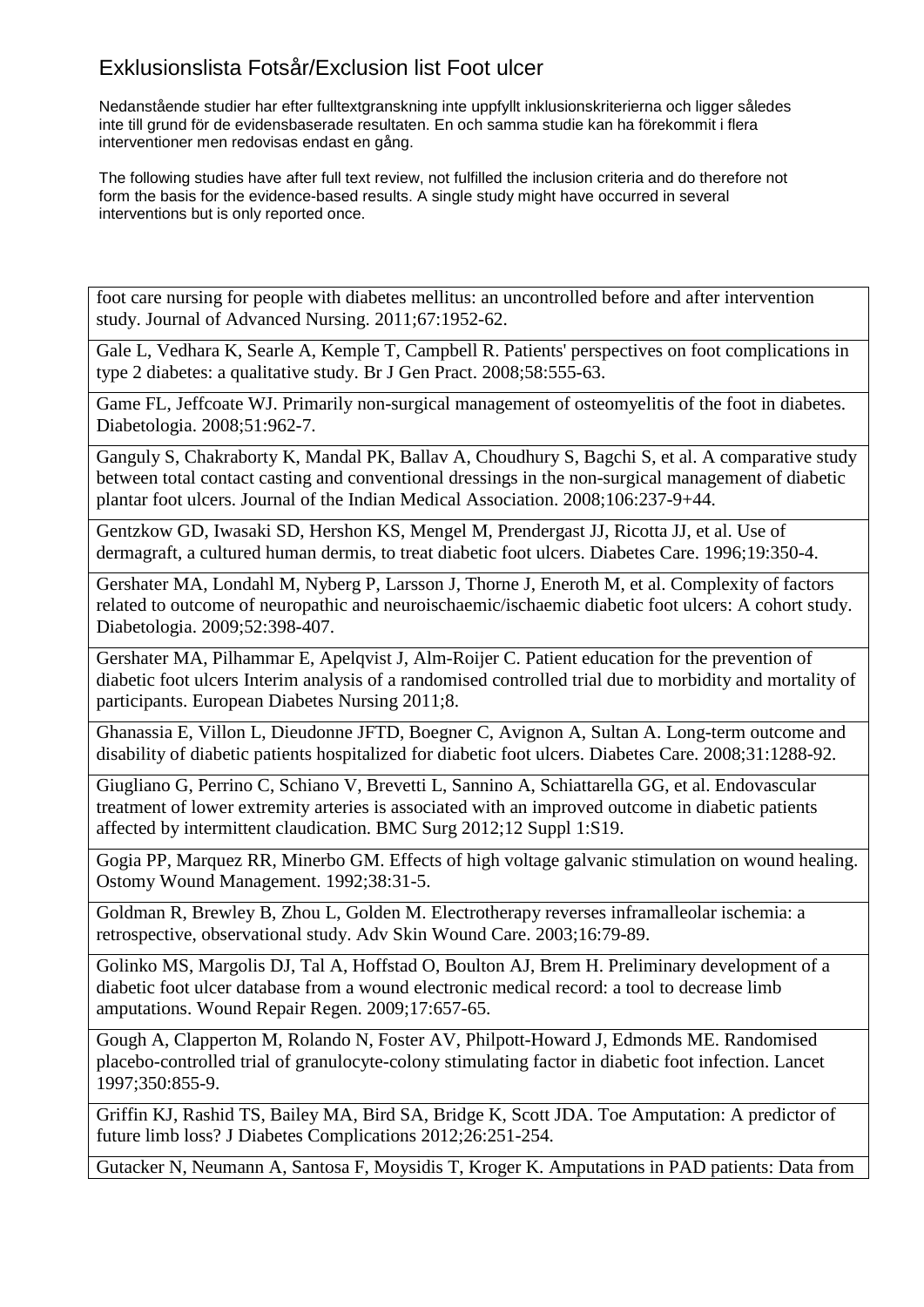Nedanstående studier har efter fulltextgranskning inte uppfyllt inklusionskriterierna och ligger således inte till grund för de evidensbaserade resultaten. En och samma studie kan ha förekommit i flera interventioner men redovisas endast en gång.

The following studies have after full text review, not fulfilled the inclusion criteria and do therefore not form the basis for the evidence-based results. A single study might have occurred in several interventions but is only reported once.

the German Federal statistical office. Vascular Medicine. 2010;15:9-14.

Gürgen M. Treatment of chronic wounds with autologous platelet-rich plasma. EWMA Journal. 2008;8:5-8.

Ha V, Siney H, Danan JP, Sachon C, Grimaldi A. Treatment of osteomyelitis in the diabetic foot: Contribution of conservative surgery. Diabetes Care. 1996;19:1257-60.

Habacher W, Rakovac I, Gorzer E, Haas W, Gfrerer RJ, Wach P, et al. A model to analyse costs and benefit of intensified diabetic foot care in Austria. Journal of Evaluation in Clinical Practice. 2007;13:906-12.

Haider I, Wahab F, Rashid A, Hussain S, Bashir H. Risk factors stratification in100 patients with diabetic foot. JPMI - Journal of Postgraduate Medical Institute. 2009;23:51-8.

Hamalainen H, Ronnemaa T, Halonen JP, Toikka T. Factors predicting lower extremity amputations in patients with type 1 or type 2 diabetes mellitus: a population-based 7-year follow-up study. J Intern Med. 1999;246:97-103.

Hambleton IR, Jonnalagadda R, Davis CR, Fraser HS, Chaturvedi N, Hennis AJ. All-cause mortality after diabetes-related amputation in Barbados: a prospective case-control study. Diabetes Care. 2009;32:306-7.

Hanft JR, Pollak RA, Barbul A, van G, Kwon PS, Gray SM, et al. Phase I trial on the safety of topical rhVEGF on chronic neuropathic diabetic foot ulcers. Journal of wound care. 2008;17:30-2.

Hardikar JV, Reddy YC, Bung DD, Varma N, Shilotri PP, Prasad ED, et al. Efficacy of recombinant human platelet-derived growth factor (rhPDGF) based gel in diabetic foot ulcers: a randomized, multicenter, double-blind, placebo-controlled study in India. Wounds: A Compendium of Clinical Research & Practice 2005;17:141-52.

Hartemann-Heurtier A, Ha V, Danan JP, Koskas F, Jacqueminet S, Golmard JL, et al. Outcome of severe diabetic foot ulcers after standardised management in a specialised unit: A cohort study. Diabetes and Metabolism. 2002;28:477-84.

Hazenberg CE, Bus SA, Kottink AI, Bouwmans CA, Schonbach-Spraul AM, van B, et al. Telemedical home-monitoring of diabetic foot disease using photographic foot imaging--a feasibility study. J Telemed Telecare. 2012;18:32-6.

Hedetoft C, Rasmussen A, Fabrin J, Kolendorf K. Four-fold increase in foot ulcers in type 2 diabetic subjects without an increase in major amputations by a multidisciplinary setting. Diabetes Res Clin Pract. 2009;83:353-7.

Hemkens LG, Waltering A. Comparison of negative pressure wound therapy using vacuum-assisted closure with advanced moist wound therapy in the treatment of diabetic foot ulcers: a multicenter randomized controlled trial: response to Blume et al. Diabetes Care. 2008;31:e76; author reply e7.

Henke PK, Blackburn SA, Wainess RW, Cowan J, Terando A, Proctor M, et al. Osteomyelitis of the foot and toe in adults is a surgical disease: Conservative management worsens lower extremity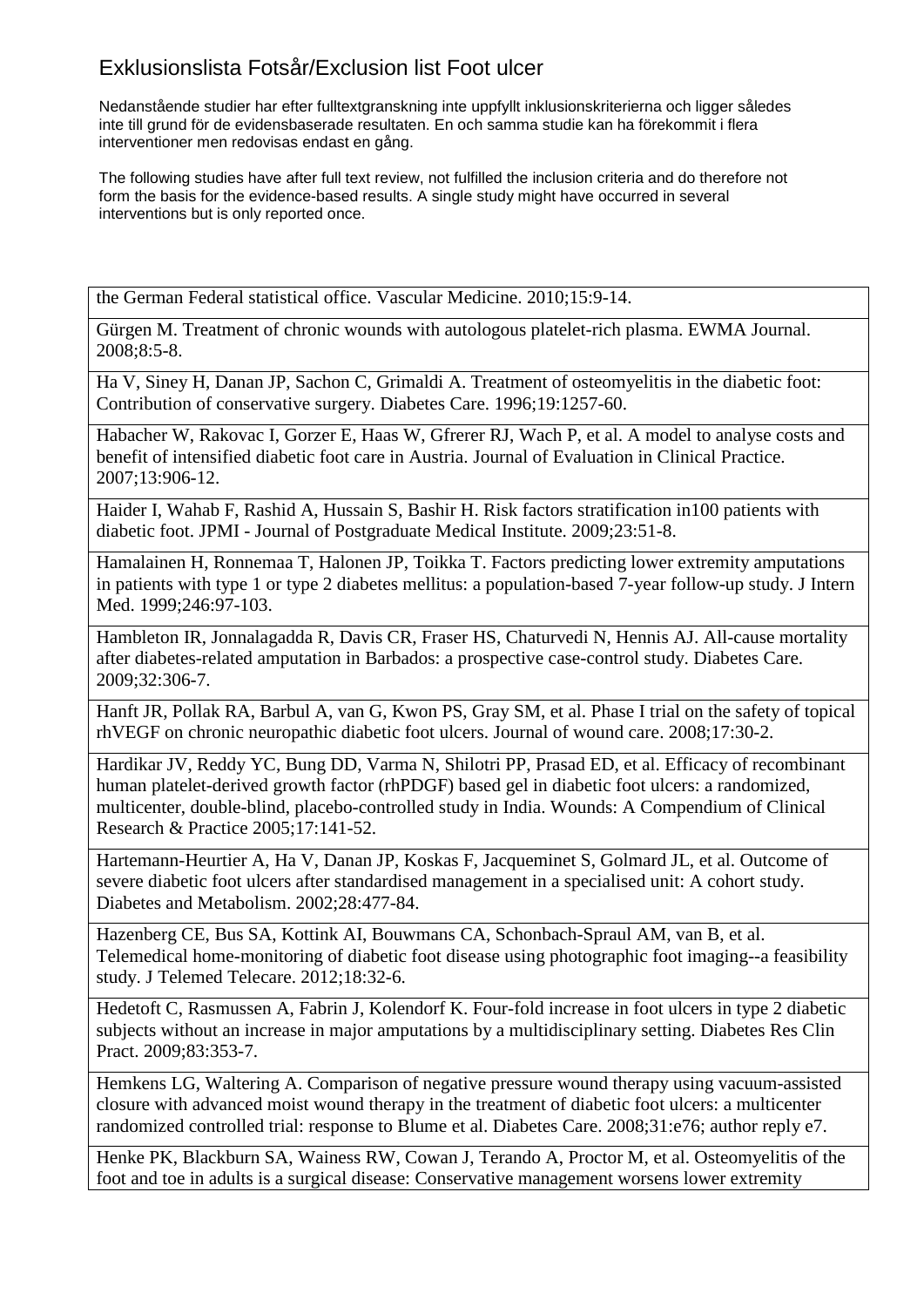Nedanstående studier har efter fulltextgranskning inte uppfyllt inklusionskriterierna och ligger således inte till grund för de evidensbaserade resultaten. En och samma studie kan ha förekommit i flera interventioner men redovisas endast en gång.

The following studies have after full text review, not fulfilled the inclusion criteria and do therefore not form the basis for the evidence-based results. A single study might have occurred in several interventions but is only reported once.

salvage. Annals of Surgery 2005;241:885-894.

Hering J, Angelkort B, Keck N, Wilde J, Amann B. Long-term outcome of successful percutaneous transluminal angioplasty of the fibular artery in diabetic foot syndrome and single-vessel calf perfusion depends on 14tiliza wave pattern at the forefoot. Vasa – Journal of Vascular Diseases. 2010;39:67-75.

Herrera Angelica P, Smith Matthew L, Ory Marcia G, Rodriguez Hector P, Warre R, Thompson Wesley K, et al. The Provision of Diabetes-Monitoring Exams to Older Latinos. Journal of Aging & Health. 2011;23:1075-100.

Hill MN, Feldman HI, Hilton SC, Holechek MJ, Ylitalo M, Benedict GW. Risk of foot complications in long-term diabetic patients with and without ESRD: a preliminary study including commentary by Saade M and Ruane D with author response. ANNA Journal. 1996;23:381-8.

Hjelm K, Nyberg P, Apelqvist J. Gender influences beliefs about health and illness in diabetic subjects with severe foot lesions. Journal of Advanced Nursing. 2002;40:673-84.

Humphrey AR, Dowse GK, Thoma K, Zimmet PZ. Diabetes and nontraumatic lower extremity amputations. Incidence, risk factors, and prevention--a 12-year follow-up study in Nauru. Diabetes Care. 1996;19:710-4.

Icks A, Scheer M, Morbach S, Genz J, Haastert B, Giani G, et al. Time-Dependent Impact of Diabetes on Mortality in Patients After Major Lower Extremity Amputation: Survival in a population-based 5 year cohort in Germany. Diabetes Care. 2011;34:1350-4.

Ince P, Game FL, Jeffcoate WJ. Rate of healing of neuropathic ulcers of the foot in diabetes and its relationship to ulcer duration and ulcer area. Diabetes Care 2007;30:660-663.

Ince P, Kendrick D, Game F, Jeffcoate W. The association between baseline characteristics and the outcome of foot lesions in a UK population with diabetes. Diabetic Medicine 2007;24:977-981.

Isakov E, Budoragin N, Shenhav S, Mendelevich I, Korzets A, Susak Z. Anatomic sites of foot lesions resulting in amputation among diabetics and non-diabetics. American Journal of Physical Medicine and Rehabilitation. 1995;74:130-3.

Iversen MM, Midthjell K, Ostbye T, Tell GS, Clipp E, Sloane R, et al. History of and factors associated with diabetic foot ulcers in Norway: The Nord-Trondelag Health Study. Scandinavian Journal of Public Health. 2008;36:62-8.

Jacobs TS, Kerstein MD. Is there a difference in outcome of heel ulcers in diabetic and non-diabetic patients? Wounds: A Compendium of Clinical Research & Practice. 2000;12:96-101.

Jayaprakash P, Bhansali S, Bhansali A, Dutta P, Anantharaman R. Magnitude of foot problems in diabetes in the developing world: A study of 1044 patients. Diabetic Medicine. 2009;26:939-42.

Jeandrot A, Richard JL, Combescure C, Jourdan N, Finge S, Rodier M, et al. Serum procalcitonin and C-reactive protein concentrations to distinguish mildly infected from non-infected diabetic foot ulcers: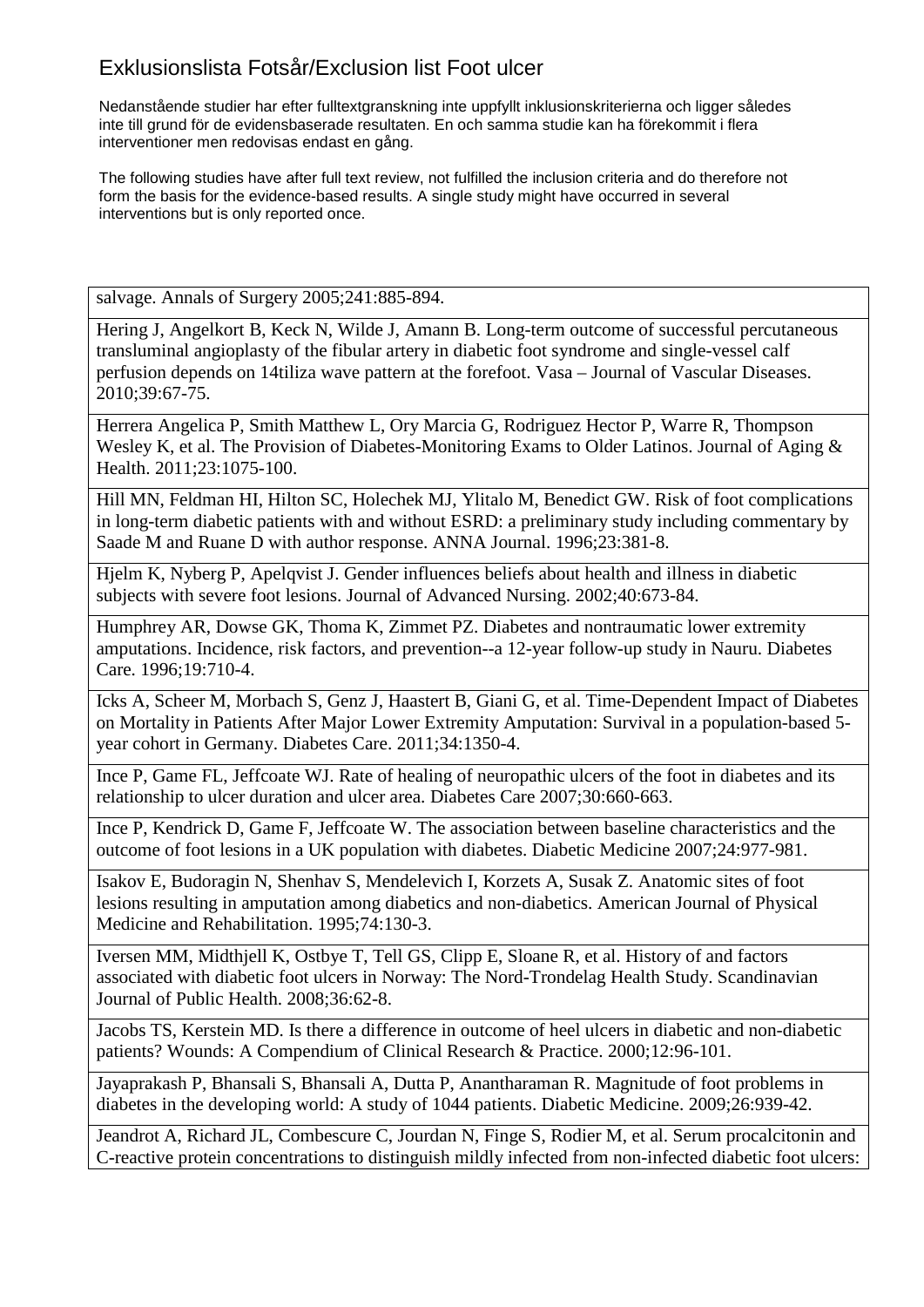Nedanstående studier har efter fulltextgranskning inte uppfyllt inklusionskriterierna och ligger således inte till grund för de evidensbaserade resultaten. En och samma studie kan ha förekommit i flera interventioner men redovisas endast en gång.

The following studies have after full text review, not fulfilled the inclusion criteria and do therefore not form the basis for the evidence-based results. A single study might have occurred in several interventions but is only reported once.

A pilot study. Diabetologia. 2008;51:347-52.

Jeffcoate WJ, Chipchase SY, Ince P, Game FL. Assessing the outcome of the management of diabetic foot ulcers using ulcer-related and person-related measures. Diabetes Care. 2006;29:1784-7.

Jeffcoate WJ, Price PE, Phillips CJ, Game FL, Mudge E, Davies S, et al. Randomised controlled trial of the use of three dressing preparations in the management of chronic ulceration of the foot in diabetes. Health Technol Assess. 2009;13:1-86, iii.

Jivegard L, Drott C, Gelin J, Groth O, Hensater M, Jensen N, et al. Effects of three months of low molecular weight heparin (dalteparin) treatment after bypass surgery for lower limb ischemia--a randomised placebo-controlled double blind multicentre trial. Eur J Vasc Endovasc Surg. 2005;29:190-8.

Johannesson A, Larsson GU, Ramstrand N, Turkiewicz A, Wiréhn AB, Atroshi I. Incidence of Lower-Limb Amputation in the Diabetic and Nondiabetic General Population: A 10-year populationbased cohort study of initial unilateral and contralateral amputations and reamputations. Diabetes Care. 2009;32:275-80.

Johansen OE, Birkeland KI, Jorgensen AP, Orvik E, Sorgard B, Torjussen BR, et al. Diabetic foot ulcer burden may be modified by high-dose atorvastatin: A 6-month randomized controlled pilot trial. J Diabetes. 2009;1:182-7.

Joon PH, Heun DJ, Yun WK. Recombinant human epidermal growth factor (EGF) to enhance healing for diabetic foot ulcers. Ann Plast Surg. 2006;56:394-8.

Jordan DN, Jordan JL. Foot self-care practices among Filipino American women with type 2 diabetes mellitus. Diabetes Therapy. 2011;2:1-8.

Jude EB, Apelqvist J, Spraul M, Martini J, Silver Dressing S, Group. Prospective randomized controlled study of Hydrofiber dressing containing ionic silver or calcium alginate dressings in nonischaemic diabetic foot ulcers. Diabet Med. 2007;24:280-8.

Jude EB, Tentolouris N, Appleton I, Anderson S, Boulton AJM. Role of neuropathy and plasma nitric oxide in recurrent neuropathic and neuroischemic diabetic foot ulcers. Wound Repair & Regeneration. 2001;9:353-9.

Kakagia DD, Kazakos KJ, Xarchas KC, Karanikas M, Georgiadis GS, Tripsiannis G, et al. Synergistic action of protease-modulating matrix and autologous growth factors in healing of diabetic foot ulcers. A prospective randomized trial. J Diabetes Complications. 2007;21:387-91.

Kanade RV, van D, R WM, Price P, Harding K. Risk of plantar ulceration in diabetic patients with single-leg amputation. Clinical Biomechanics. 2006;21:306-13.

Kandemir O, Akbay E, Sahin E, Milcan A, Gen R. Risk factors for infection of the diabetic foot with multi-antibiotic resistant microorganisms. Journal of Infection 2007;54:439-445.

Karakoc A, Ersoy RU, Arslan M, Toruner FB, Yetkin I. Change in amputation rate in a Turkish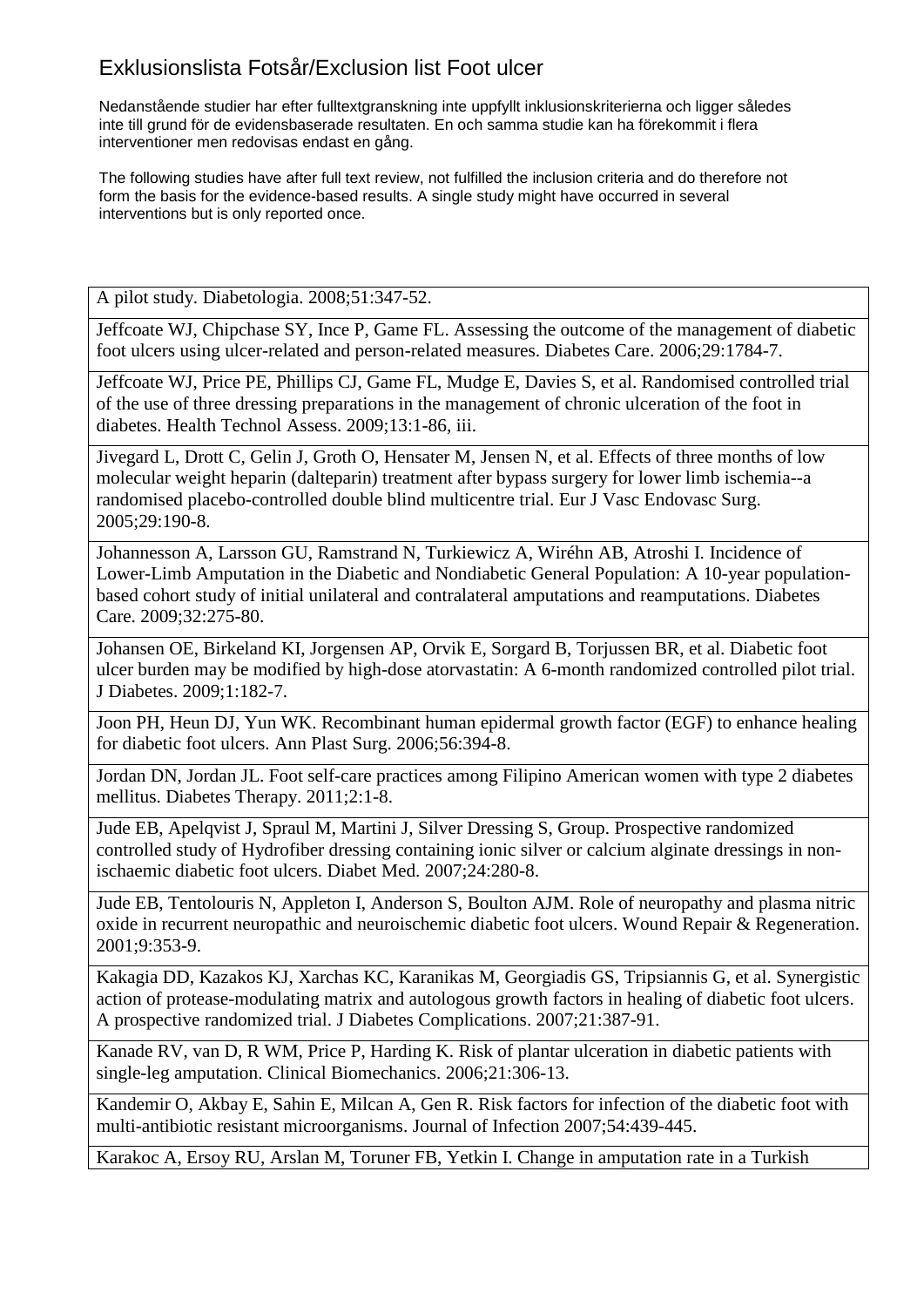Nedanstående studier har efter fulltextgranskning inte uppfyllt inklusionskriterierna och ligger således inte till grund för de evidensbaserade resultaten. En och samma studie kan ha förekommit i flera interventioner men redovisas endast en gång.

The following studies have after full text review, not fulfilled the inclusion criteria and do therefore not form the basis for the evidence-based results. A single study might have occurred in several interventions but is only reported once.

diabetic foot population. J Diabetes Complications. 2004;18:169-72.

Kassaian SE, Mohajeri-Tehrani M, Dehghan-Nayyeri A, Saroukhani S, Annabestani Z, Alidoosti M, et al. Major adverse events, six months after endovascular revascularization for critical limb ischemia in diabetic patients. Archives of Iranian Medicine 2013;16:258-263.

Katarina H, Magnus L, Per K, Jan A. Diabetic persons with foot ulcers and their perceptions of hyperbaric oxygen chamber therapy. J Clin Nurs. 2009;18:1975-85.

Kennon B, Leese GP, Cochrane L, Colhoun H, Wild S, Stang D, et al. Reduced Incidence of Lower-Extremity Amputations in People With Diabetes in Scotland: A nationwide study. Diabetes Care 2012;35:2588-2590.

Kessler L, Bilbault P, Ortega F, Grasso C, Passemard R, Stephan D, et al. Hyperbaric oxygenation accelerates the healing rate of nonischemic chronic diabetic foot ulcers: a prospective randomized study. Diabetes Care. 2003;26:2378-82.

Khandelwal S, Chaudhary P, Poddar DD, Saxena N, Singh RAK, Biswal UC. Comparative study of different treatment options of grade III and IV diabetic foot ulcers to reduce the incidence of amputations. Clinics and Practice 2013;3:20-24.

Kotz P, Fisher J, McCluskey P, Hartwell SD, Dharma H. Use of a new silver barrier dressing, ALLEVYNparallelogram open Ag in exuding chronic wounds. Int Wound J. 2009;6:186-94.

Kruse RL, LeMaster JW, Madsen RW. Fall and balance outcomes after an intervention to promote leg strength, balance, and walking in people with diabetic peripheral neuropathy: "feet first" randomized controlled trial. Phys Ther. 2010;90:1568-79.

Kurd SK, Hoffstad OJ, Bilker WB, Margolis DJ. Evaluation of the use of prognostic information for the care of individuals with venous leg ulcers or diabetic neuropathic foot ulcers. Wound Repair Regen. 2009;17:318-25.

Lamchahab FZ, El K, Khoudri I, Chraibi A, Hassam B, Ait O. Factors influencing the awareness of diabetic foot risks. Ann Phys Rehabil Med. 2011;54:359-65.

Lamont E, Seaton RA, Macpherson M, Semple L, Bell E, Thomson AH. Development of teicoplanin dosage guidelines for patients treated within an outpatient parenteral antibiotic therapy (OPAT) programme. Journal of Antimicrobial Chemotherapy. 2009;64:181-7.

Landau Z, Schattner A. Topical hyperbaric oxygen and low energy laser therapy for chronic diabetic foot ulcers resistant to conventional treatment. Yale J Biol Med 2001;74:95-100.

Landau Z, Sommer A, Miller EB. Topical hyperbaric oxygen and low-energy laser for the treatment of chronic ulcers. European Journal of Internal Medicine 2006;17:272-275.

Landsman A, Agnew P, Parish L, Joseph R, Galiano RD. Diabetic foot ulcers treated with becaplermin and TheraGauze, a moisture-controlling smart dressing: a randomized, multicenter, prospective analysis. J Am Podiatr Med Assoc. 2010;100:155-60.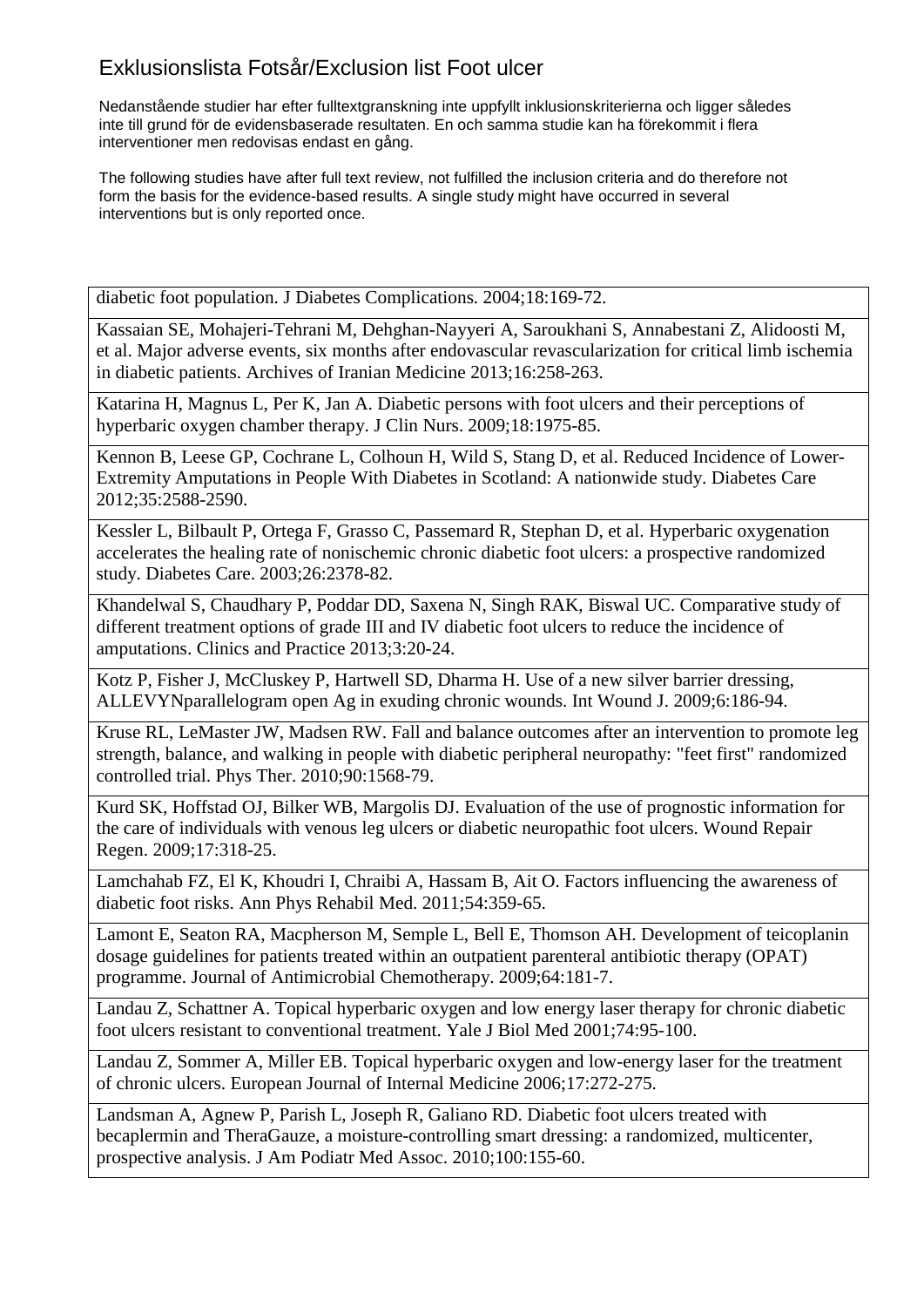Nedanstående studier har efter fulltextgranskning inte uppfyllt inklusionskriterierna och ligger således inte till grund för de evidensbaserade resultaten. En och samma studie kan ha förekommit i flera interventioner men redovisas endast en gång.

The following studies have after full text review, not fulfilled the inclusion criteria and do therefore not form the basis for the evidence-based results. A single study might have occurred in several interventions but is only reported once.

Landsman A, Blume PA, Jordan DA, Jr, Vayser D, Gutierrez A. An open-label, three-arm pilot study of the safety and efficacy of topical Microcyn Rx wound care versus oral levofloxacin versus combined therapy for mild diabetic foot infections. J Am Podiatr Med Assoc 2011;101:484-96.

Landsman AS, Cook J, Cook E, Landsman AR, Garrett P, Yoon J, et al. A retrospective clinical study of 188 consecutive patients to examine the effectiveness of a biologically active cryopreserved human skin allograft (TheraSkin(R)) on the treatment of diabetic foot ulcers and venous leg ulcers. Foot Ankle Spec 2011;4:29-41.

Larsson J, Agardh CD, Apelqvist J, Stenstrom A. Clinical characteristics in relation to final amputation level in diabetic patients with foot ulcers: a prospective study of healing below or above the ankle in 187 patients. Foot Ankle Int. 1995;16:69-74.

Larsson J, Agardh CD, Apelqvist J, Stenstrom A. Local signs and symptoms in relation to final amputation level in diabetic patients. A prospective study of 187 patients with foot ulcers. Acta Orthop Scand. 1994;65:387-93.

Larsson J, Apelqvist J, Castenfors J, Agardh CD, Stenstrom A. Distal blood pressure as a predictor for the level of amputation in diabetic patients with foot ulcer. Foot and Ankle. 1993;14:247-53.

Larsson J, Eneroth M, Apelqvist J, Stenström A. Sustained reduction in major amputations in diabetic patients: 628 amputations in 461 patients in a defined population over a 20-year period. Acta Orthopaedica 2008;79:665-73.

Lavery LA, Armstrong DG, Murdoch DP, Peters EJG, Lipsky BA. Validation of the infectious diseases society of America's diabetic foot infection classification system. Clinical Infectious Diseases. 2007;44:562-5.

Lavery LA, Armstrong DG, Wunderlich RP, Mohler MJ, Wendel CS, Lipsky BA. Risk factors for foot infections in individuals with diabetes. Diabetes Care. 2006;29:1288-93.

Lavery LA, Armstrong DG, Wunderlich RP, Tredwell J, Boulton AJM. Diabetic foot syndrome: Evaluating the prevalence and incidence of foot pathology in Mexican Americans and non-Hispanic whites from a diabetes disease management cohort. Diabetes Care. 2003;26:1435-8.

Lavery LA, Boulton AJ, Niezgoda JA, Sheehan P. A comparison of diabetic foot ulcer outcomes using negative pressure wound therapy versus historical standard of care. Int Wound J 2007;4:103-13.

Lavery LA, Higgins KR, Lanctot DR, Constantinides GP, Zamorano RG, Athanasiou KA, et al. Preventing diabetic foot ulcer recurrence in high-risk patients: use of temperature monitoring as a self-assessment tool. Diabetes Care. 2007;30:14-20.

Lavery LA, Higgins KR, Lanctot DR, Constantinides GP, Zamorano RG, Armstrong DG, et al. Home monitoring of foot skin temperatures to prevent ulceration. Diabetes Care. 2004;27:2642-7.

Lavery LA, Hunt NA, Lafontaine J, Baxter CL, Ndip A, Boulton AJ. Diabetic Foot Prevention: A neglected opportunity in high-risk patients. Diabetes Care 2010;33:1460-2.

Lavery LA, Hunt NA, LaFontaine J, Baxter CL, Ndip A, Boulton AJM. Diabetic foot prevention: A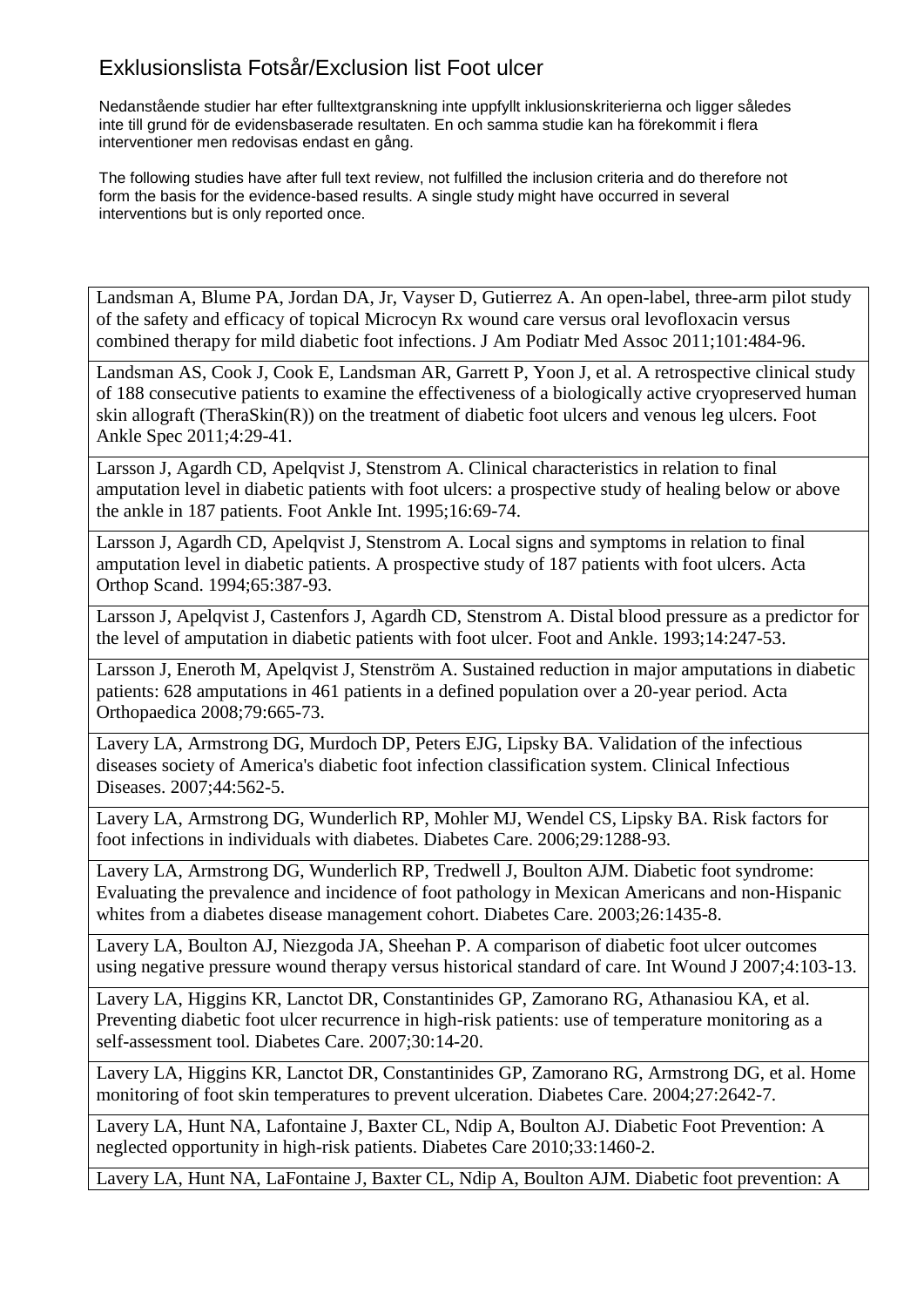Nedanstående studier har efter fulltextgranskning inte uppfyllt inklusionskriterierna och ligger således inte till grund för de evidensbaserade resultaten. En och samma studie kan ha förekommit i flera interventioner men redovisas endast en gång.

The following studies have after full text review, not fulfilled the inclusion criteria and do therefore not form the basis for the evidence-based results. A single study might have occurred in several interventions but is only reported once.

neglected opportunity in high-risk patients. Diabetes Care. 2010;33:1460-2.

Lavery LA, Murdoch DP, Williams J, Lavery DC. Does anodyne light therapy improve peripheral neuropathy in diabetes? A double-blind, sham-controlled, randomized trial to evaluate monochromatic infrared photoenergy. Diabetes Care. 2008;31:316-21.

Lavery LA, Peters EJ, Armstrong DG, Wendel CS, Murdoch DP, Lipsky BA. Risk factors for developing osteomyelitis in patients with diabetic foot wounds. Diabetes Research & Clinical Practice. 2009;83:347-52.

Lavery LA, Peters EJG, Armstrong DG. What are the most effective interventions in preventing diabetic foot ulcers? Int Wound J. 2008;5:425-33.

Lavery LA, Van H, W H, Armstrong DG. Institutionalization following diabetes-related lower extremity amputation. American Journal of Medicine 1997;103:383-388.

Lee DK, Mulder GD. Stem cell applications in diabetic Charcot foot and ankle reconstructive surgery. Wounds: A Compendium of Clinical Research & Practice. 2010;22:226-9.

Leon, Jr., L R, Psalms SB, Walters JL. Diabetic foot infections in older people with end-stage renal disease: Primary amputation versus "foot-sparing surgery" [7]. J Am Geriatr Soc. 2007;55:476-7.

Lepore G, Maglio ML, Cuni C, Dodesini AR, Nosari I, Minetti B, et al. Poor glucose control in the year before admission as a powerful predictor of amputation in hospitalized patients with diabetic foot ulceration. Diabetes Care. 2006;29.

Letendre S, LaPorta G, O'Donnell E, Dempsey J, Leonard K. Pilot trial of biovance collagen-based wound covering for diabetic ulcers. Adv Skin Wound Care. 2009;22:161-6.

Leung PC, Wong MWN, Wong WC. Limb salvage in extensive diabetic foot ulceration: An extended study using a herbal supplement. Hong Kong Medical Journal 2008;14:29-33.

Liang R, Dai X, Zuojie L, Zhou A, Meijuan C. Two-Year Foot Care Program for Minority Patients with Type 2 Diabetes Mellitus of Zhuang Tribe in Guangxi, China. Canadian Journal of Diabetes 2012;36:15-18.

Lin SS, Lee TH, Wapner KL. Plantar forefoot ulceration with equinus deformity of the ankle in diabetic patients: the effect of Tendo-Achilles lengthening and total contat casting. Orthopedics. 1996;19:465-75.

Lincoln NB, Radford KA, Game FL, Jeffcoate WJ. Education for secondary prevention of foot ulcers in people with diabetes: a randomised controlled trial. Diabetologia. 2008;51:1954-61.

Lipkin S, Chaikof E, Isseroff Z, Silverstein P. Effectiveness of bilayered cellular matrix in healing of neuropathic diabetic foot ulcers: results of a multicenter pilot trial. Wounds: A Compendium of Clinical Research & Practice. 2003;15:230-6.

Lipscombe J, Jassal SV, Bailey S, Bargman JM, Vas S, Oreopoulos DG. Chiropody may prevent amputations in diabetic patients on peritoneal dialysis. Peritoneal Dialysis International 2003;23:255-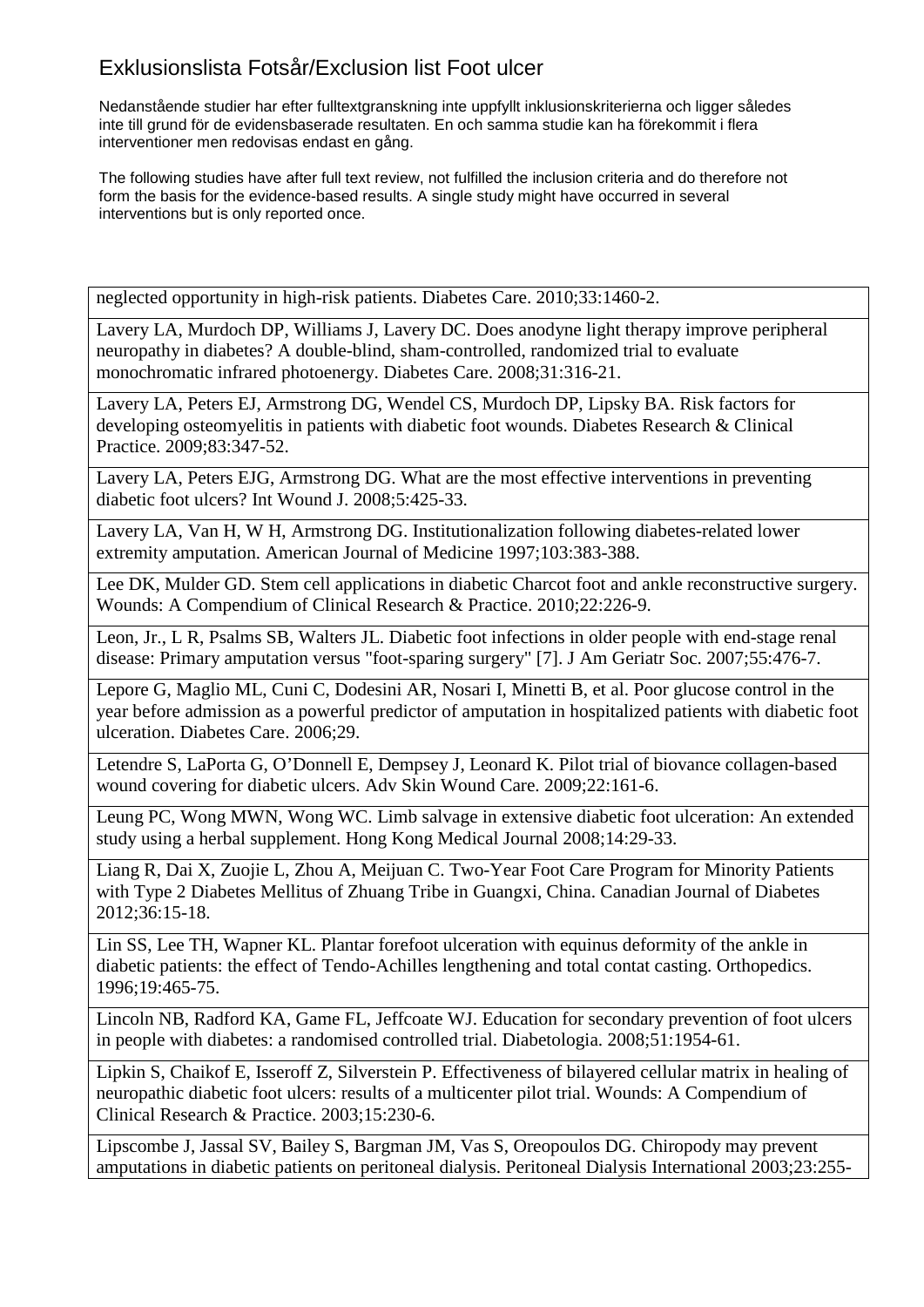Nedanstående studier har efter fulltextgranskning inte uppfyllt inklusionskriterierna och ligger således inte till grund för de evidensbaserade resultaten. En och samma studie kan ha förekommit i flera interventioner men redovisas endast en gång.

The following studies have after full text review, not fulfilled the inclusion criteria and do therefore not form the basis for the evidence-based results. A single study might have occurred in several interventions but is only reported once.

259.

Lipsky BA, Armstrong DG, Citron DM, Tice AD, Morgenstern DE, Abramson MA. Ertapenem versus piperacillin/tazobactam for diabetic foot infections (SIDESTEP): prospective, randomised, controlled, double-blinded, multicentre trial. Lancet. 2005;366:1695-703.

Lipsky BA, Baker PD, Landon GC, Fernau R. Antibiotic therapy for diabetic foot infections: comparison of two parenteral-to-oral regimens. Clin Infect Dis 1997;24:643-8.

Lipsky BA, Giordano P, Choudhri S, Song J. Treating diabetic foot infections with sequential intravenous to oral moxifloxacin compared with piperacillin-tazobactam/amoxicillin-clavulanate. J Antimicrob Chemother 2007;60:370-6.

Lipsky BA, Itani K, Norden C. Treating Foot Infections in Diabetic Patients: A Randomized, Multicenter, Open-Label Trial of Linezolid versus Ampicillin-Sulbactam/Amoxicillin- Clavulanate. Clinical Infectious Diseases. 2004;38:17-24.

Lipsky BA, Itani KM, Weigelt JA, Joseph W, Paap CM, Reisman A, et al. The role of diabetes mellitus in the treatment of skin and skin structure infections caused by methicillin-resistant Staphylococcus aureus: results from three randomized controlled trials. Int J Infect Dis. 2011;15:e140-6.

Lipsky BA, Sheehan P, Armstrong DG, Tice AD, Polis AB, Abramson MA. Clinical predictors of treatment failure for diabetic foot infections: data from a prospective trial. Int Wound J 2007;4:30-8.

Lipsky BA, Stoutenburgh U. Daptomycin for treating infected diabetic foot ulcers: Evidence from a randomized, controlled trial comparing daptomycin with vancomycin or semi-synthetic penicillins for complicated skin and skin-structure infections. Journal of Antimicrobial Chemotherapy 2005;55:240- 245.

Litzelman DK, Marriott DJ, Vinicor F. Independent physiological predictors of foot lesions in patients with NIDDM. Diabetes Care. 1997;20:1273-8.

Litzelman DK, Slemenda CW, Langefeld CD, Hays LM, Welch MA, Bild DE, et al. Reduction of lower extremity clinical abnormalities in patients with non-insulin-dependent diabetes mellitus. A randomized, controlled trial. Ann Intern Med. 1993;119:36-41.

Lobmann R, Ambrosch A, Seewald M, Dietlein M, Zink K, Kullmann KH, et al. Antibiotic therapy for diabetic foot infections: Comparison of cephalosporines with chinolones. Diabetes, Nutrition and Metabolism - Clinical and Experimental. 2004;17:156-62.

Lupattelli T, Clerissi J, Clerici G, Minnella DP, Casini A, Losa S, et al. The efficacy and safety of closure of brachial access using the AngioSeal closure device: Experience with 161 interventions in diabetic patients with critical limb ischemia. Journal of Vascular Surgery. 2008;47:782-8.

Mackintosh CL, White HA, Seaton RA. Outpatient parenteral antibiotic therapy (OPAT) for bone and joint infections: Experience from a UK teaching hospital-based service. Journal of Antimicrobial Chemotherapy. 2011;66:408-15.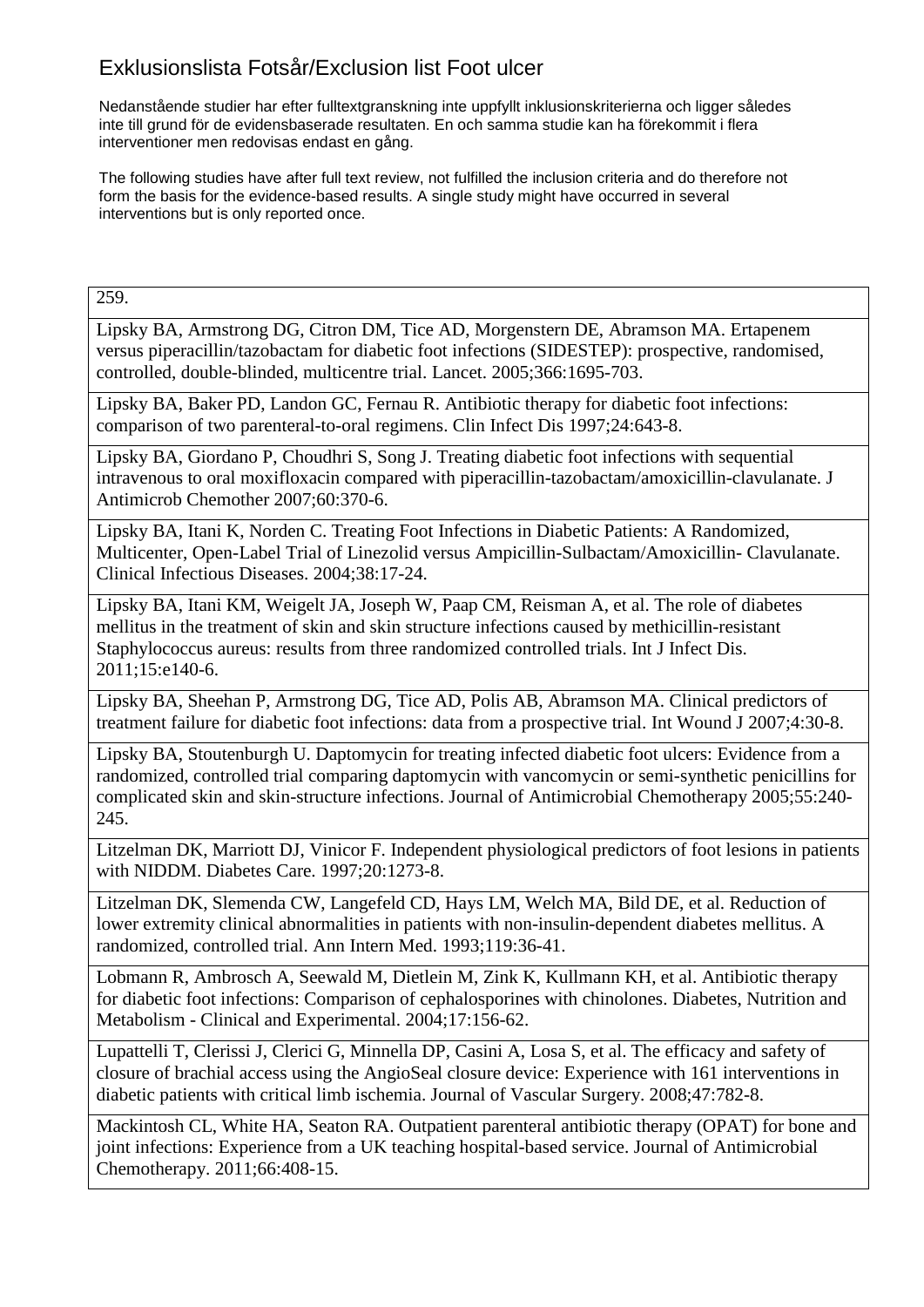Nedanstående studier har efter fulltextgranskning inte uppfyllt inklusionskriterierna och ligger således inte till grund för de evidensbaserade resultaten. En och samma studie kan ha förekommit i flera interventioner men redovisas endast en gång.

The following studies have after full text review, not fulfilled the inclusion criteria and do therefore not form the basis for the evidence-based results. A single study might have occurred in several interventions but is only reported once.

Mader JT, Shirtliff ME, Bergquist S, Calhoun JH. Bone and joint infections in the elderly: Practical treatment guidelines. Drugs and Aging. 2000;16:67-80.

Malay DS, Margolis DJ, Hoffstad OJ, Bellamy S. The Incidence and Risks of Failure to Heal After Lower Extremity Amputation for the Treatment of Diabetic Neuropathic Foot Ulcer. Journal of Foot and Ankle Surgery. 2006;45:366-74.

Malik A, Mohammad Z, Ahmad J. The diabetic foot infections: Biofilms and antimicrobial resistance. Diabetes and Metabolic Syndrome: Clinical Research and Reviews 2013;7:101-107.

Margolis DJ, Allen-Taylor L, Hoffstad O, Berlin JA. Diabetic Neuropathic Foot Ulcers: Predicting Which Ones Will Not Heal. American Journal of Medicine. 2003;115:627-31.

Margolis DJ, Bartus C, Hoffstad O, Malay S, Berlin JA. Effectiveness of recombinant human plateletderived growth factor for the treatment of diabetic neuropathic foot ulcers. Wound Repair and Regeneration. 2005;13:531-6.

Margolis DJ, Gelfand JM, Hoffstad O, Berlin JA. Surrogate end points for the treatment of diabetic neuropathic foot ulcers. Diabetes Care. 2003;26:1696-700.

Margolis DJ, Hoffstad O, Nafash J, Leonard CE, Freeman CP, Hennessy S, et al. Location, location, location: geographic clustering of lower-extremity amputation among medicare beneficiaries with diabetes. Diabetes Care. 2011;34:2363-7.

Margolis DJ, Hoffstad O, Thom S, Bilker W, Maldonado AR, Cohen RM, et al. The differential effect of angiotensin-converting enzyme inhibitors and angiotensin receptor blockers with respect to foot ulcer and limb amputation in those with diabetes. Wound Repair & Regeneration. 2010;18:445-51.

Margolis DJ, Kantor J, Santanna J, Strom BL, Berlin JA. Effectiveness of platelet releasate for the treatment of diabetic neuropathic foot ulcers. Diabetes Care. 2001;24:483-8.

Mark P, McNally M, Jones GC. Deficiencies in foot care of diabetic patients on renal replacement therapy. Practical Diabetes International. 2003;20:294-6.

Markowitz JS, Gutterman EM, Magee G, Margolis DJ. Risk of amputation in patients with diabetic foot ulcers: A claims-based study. Wound Repair and Regeneration. 2006;14:11-7.

Marston WA, Usala A, Hill RS, Mendes R, Minsley MA. Initial report of the use of an injectable porcine collagen-derived matrix to stimulate healing of diabetic foot wounds in humans. Wound Repair Regen. 2005;13:243-7.

Mazari FAK, Mockford K, Barnett C, Khan JA, Brown B, Smith L, et al. Hull early walking aid for rehabilitation of transtibial amputees – Randomized controlled trial (HEART). Journal of Vascular Surgery. 2010;52:1564-71.

McGill M, Molyneaux L, Yue DK. Which diabetic patients should receive podiatry care? An objective analysis. Internal Medicine Journal. 2005;35:451-6.

McKinnon PS, Paladino JA, Grayson ML, Gibbons GW, Karchmer AW. Cost-effectiveness of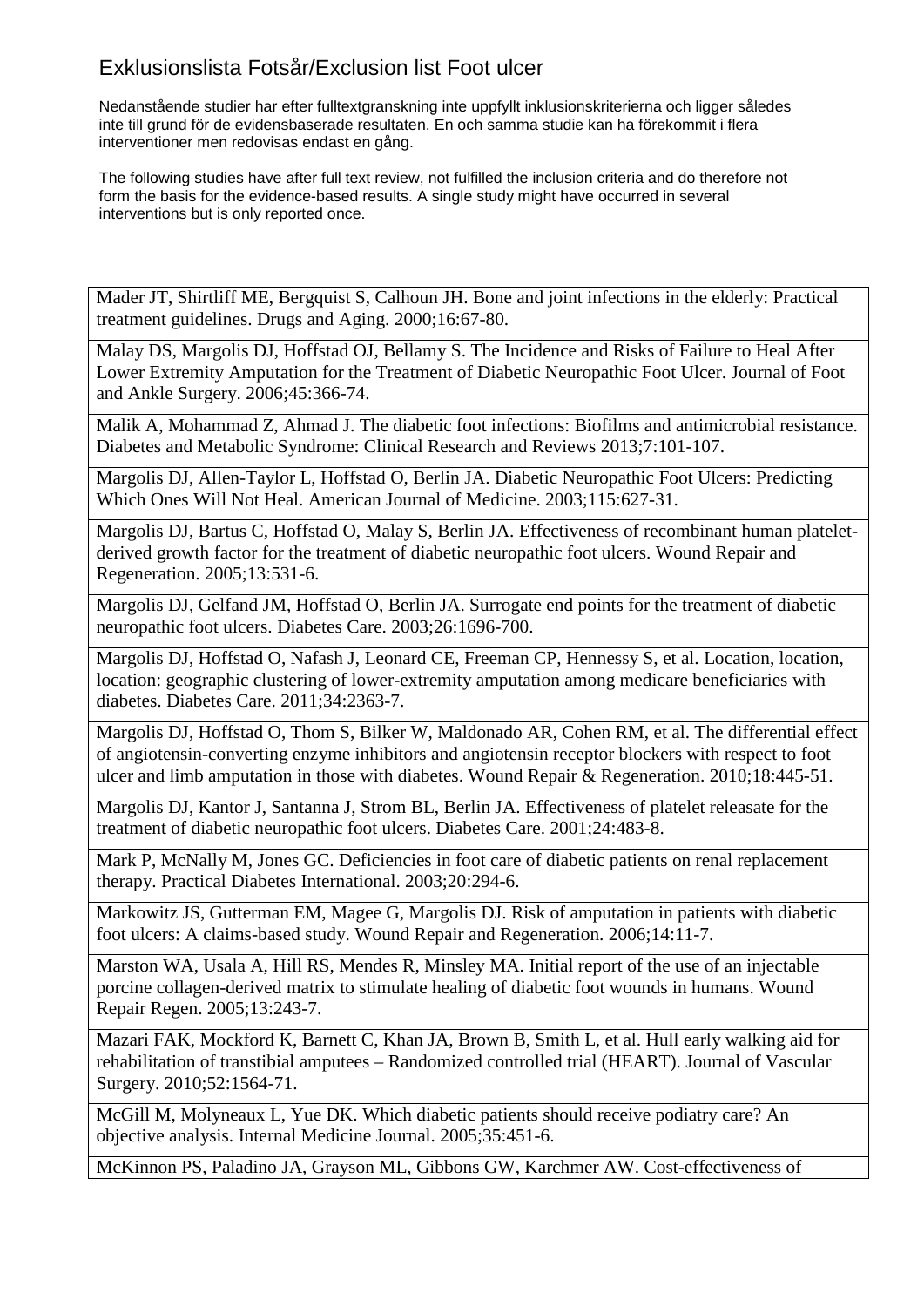Nedanstående studier har efter fulltextgranskning inte uppfyllt inklusionskriterierna och ligger således inte till grund för de evidensbaserade resultaten. En och samma studie kan ha förekommit i flera interventioner men redovisas endast en gång.

The following studies have after full text review, not fulfilled the inclusion criteria and do therefore not form the basis for the evidence-based results. A single study might have occurred in several interventions but is only reported once.

ampicillin/sulbactam versus imipenem/cilastatin in the treatment of limb-threatening foot infections in diabetic patients. Clin Infect Dis 1997;24:57-63.

McMurray SD, Johnson G, Davis S, McDougall K. Diabetes education and care management significantly improve patient outcomes in the dialysis unit. American Journal of Kidney Diseases. 2002;40:566-75.

Meaume S, Kerihuel JC, Constans T, Teot L, Lerebours E, Kern J, et al. Efficacy and safety of ornithine alpha-ketoglutarate in heel pressure ulcers in elderly patients: results of a randomized controlled trial. J Nutr Health Aging 2009;13:623-30.

Misliza A, Ayu S. Sociodemographic and lifestyle factors as the risk of diabetic foot ulcer in the university of malaya medical centre. Journal of the University of Malaya Medical Centre. 2009;12:15- 21.

Mittlmeier T, Klaue K, Haar P, Beck M. Should one consider primary surgical reconstruction in charcot arthropathy of the feet? Clinical Orthopaedics & Related Research. 2010;468:1002-11.

Miyajima S, Shirai A, Yamamoto S, Okada N, Matsushita T. Risk factors for major limb amputations in diabetic foot gangrene patients. Diabetes Res Clin Pract. 2006;71:272-9.

Mohan VK. Recombinant human epidermal growth factor (REGEN-Dtrade mark 150): Effect on healing of diabetic foot ulcers. Diabetes Research & Clinical Practice 2007;78:405-11.

Monami M, Vivarelli M, Desideri CM, Colombi C, Marchionni N, Mannucci E. Pulse pressure and prediction of incident foot ulcers in type 2 diabetes. Diabetes Care. 2009;32:897-9.

Monteiro-Soares M, Dinis-Ribeiro M. External validation and optimisation of a model for predicting foot ulcers in patients with diabetes. Diabetologia 2010;53:1525-33.

Montori VM, Kavros SJ, Walsh EE, Rooke TW. Intermittent compression pump for nonhealing wounds in patients with limb ischemia. The Mayo Clinic experience (1998-2000). International Angiology. 2002;21:360-6.

Morbach S, Furchert H, Groblinghoff U, Hoffmeier H, Kersten K, Klauke GT, et al. Long-term prognosis of diabetic foot patients and their limbs: Amputation and death over the course of a decade. Diabetes Care 2012;35:2021-2027.

Morshed G. How to prevent foot ulcers in diabetic patients. European Journal of Cardiovascular Medicine 2012;2:86-88.

Moss SE, Klein R, Klein BE. Long-term incidence of lower-extremity amputations in a diabetic population. Arch Fam Med. 1996;5:391-8.

Moss SE, Klein R, Klein BE. The 14-year incidence of lower-extremity amputations in a diabetic population. The Wisconsin Epidemiologic Study of Diabetic Retinopathy. Diabetes Care. 1999;22:951-9.

Moss SE, Klein R, Klein BE. The prevalence and incidence of lower extremity amputation in a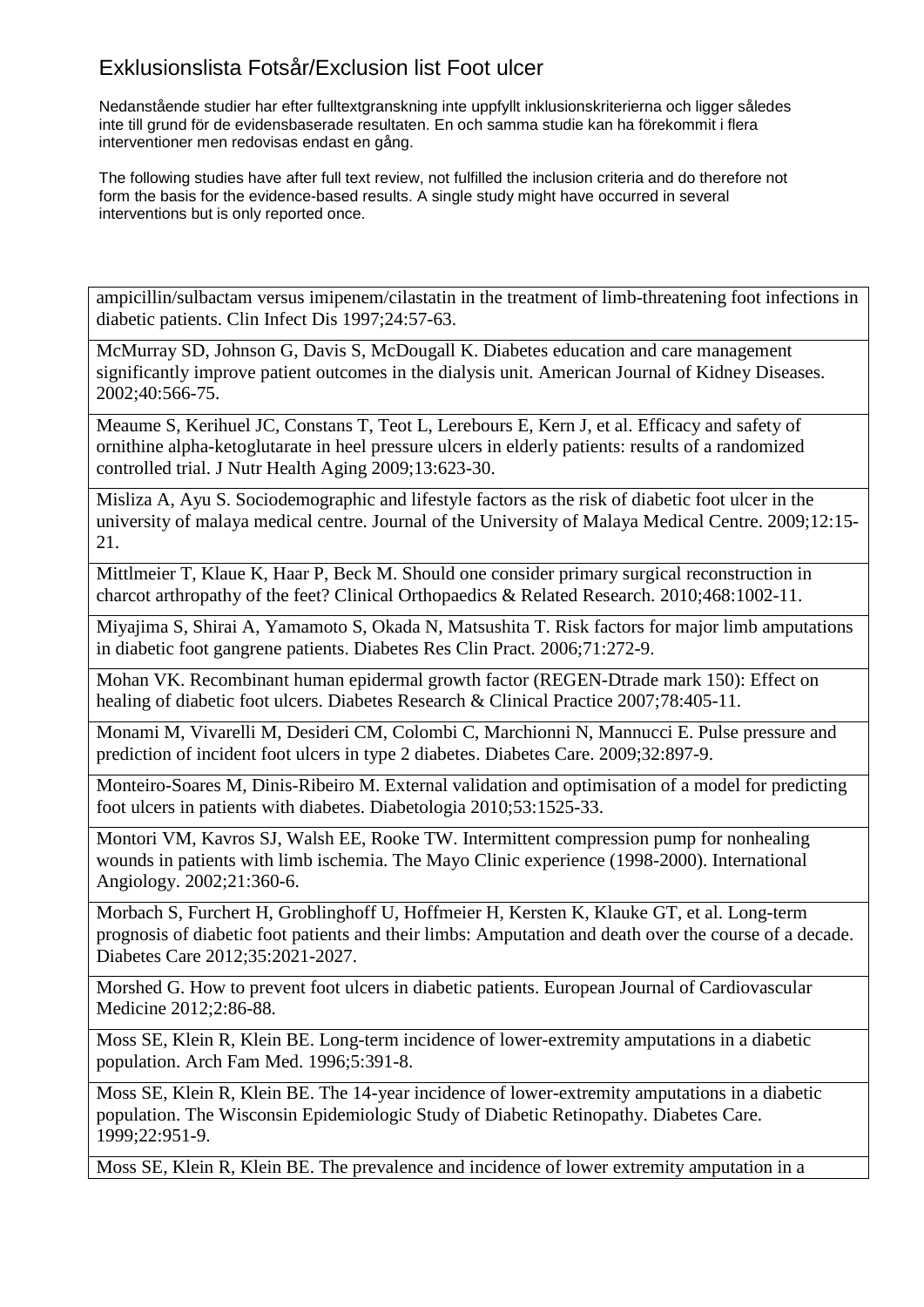Nedanstående studier har efter fulltextgranskning inte uppfyllt inklusionskriterierna och ligger således inte till grund för de evidensbaserade resultaten. En och samma studie kan ha förekommit i flera interventioner men redovisas endast en gång.

The following studies have after full text review, not fulfilled the inclusion criteria and do therefore not form the basis for the evidence-based results. A single study might have occurred in several interventions but is only reported once.

diabetic population. Arch Intern Med. 1992;152:610-6.

Moulik PK, Mtonga R, Gill GV. Amputation and mortality in new-onset diabetic foot ulcers stratified by etiology. Diabetes Care. 2003;26:491-4.

Moustafa M, Simpson C, Glover M, Dawson RA, Tesfaye S, Creagh FM, et al. A new autologous keratinocyte dressing treatment for non-healing diabetic neuropathic foot ulcers. Diabetic Medicine. 2004;21:786-9.

Mueller MJ, Sinacore DR, Hastings MK, Strube MJ, Johnson JE. Effect of Achilles tendon lengthening on neuropathic plantar ulcers. A randomized clinical trial. J Bone Joint Surg Am 2003;85-A:1436-45.

Mulder G, Tallis AJ, Marshall VT, Mozingo D, Phillips L, Pierce GF, et al. Treatment of nonhealing diabetic foot ulcers with a platelet-derived growth factor gene-activated matrix (GAM501): Results of a Phase ½ trial: ORIGINAL ARTICLE – CLINICAL SCIENCE. Wound Repair and Regeneration. 2009;17:772-9.

Mulder GD, Patt LM, Sanders L, Rosenstock J, Altman MI, Hanley ME, et al. Enhanced healing of ulcers in patients with diabetes by topical treatment with glycyl-L-histidyl-L-lysine copper lamin Gel. Wound Repair & Regeneration. 1994;2:259-69.

Murdoch DP, Armstrong DG, Dacus JB, Laughlin TJ, Morgan CB, Lavery LA. The natural history of great toe amputations. Journal of Foot and Ankle Surgery 1997;36:204-208.

Murthy VBN, Poddar R, Periyasamy R. Surveillance and early detection of altered biomechanical parameters help keeping reconstructed ulcer healed. European Journal of Plastic Surgery. 2009;32:131-41.

Mutirangura P, Ruangsetakit C, Wongwanit C, Sermsathanasawadi N, Chinsakchai K. Comparative study of the management of diabetic versus nondiabetic patients with atherosclerosis obliterans of the lower extremities. Vascular. 2008;16:333-9.

Myerson M, Papa J, Eaton K, Wilson K. The total-contact cast for management of neuropathic plantar ulceration of the foot. Journal of Bone and Joint Surgery - Series A. 1992;74:261-9.

Münter KC, Beele H, Russell L, Crespi A, Gröchenig E, Basse P, et al. Effect of a sustained silverreleasing dressing on ulcers with delayed healing: the CONTOP study. J Wound Care 2006;15:199- 206.

Nabuurs-Franssen MH, Huijberts MSP, Sleegers R, Schaper NC. Casting of recurrent diabetic foot ulcers: Effective and safe? Diabetes Care 2005;28:1493-1494.

Nabuurs-Franssen MH, Sleegers R, Huijberts MS, Wijnen W, Sanders AP, Walenkamp G, et al. Total contact casting of the diabetic foot in daily practice: a prospective follow-up study. Diabetes Care. 2005;28:243-7.

Nagoba BS, Gandhi RC, Wadher BJ, Rao A, Hartalkar AR, Selkar SP. A simple and effective approach for the treatment of diabetic foot ulcers with different Wagner grades. Int Wound J.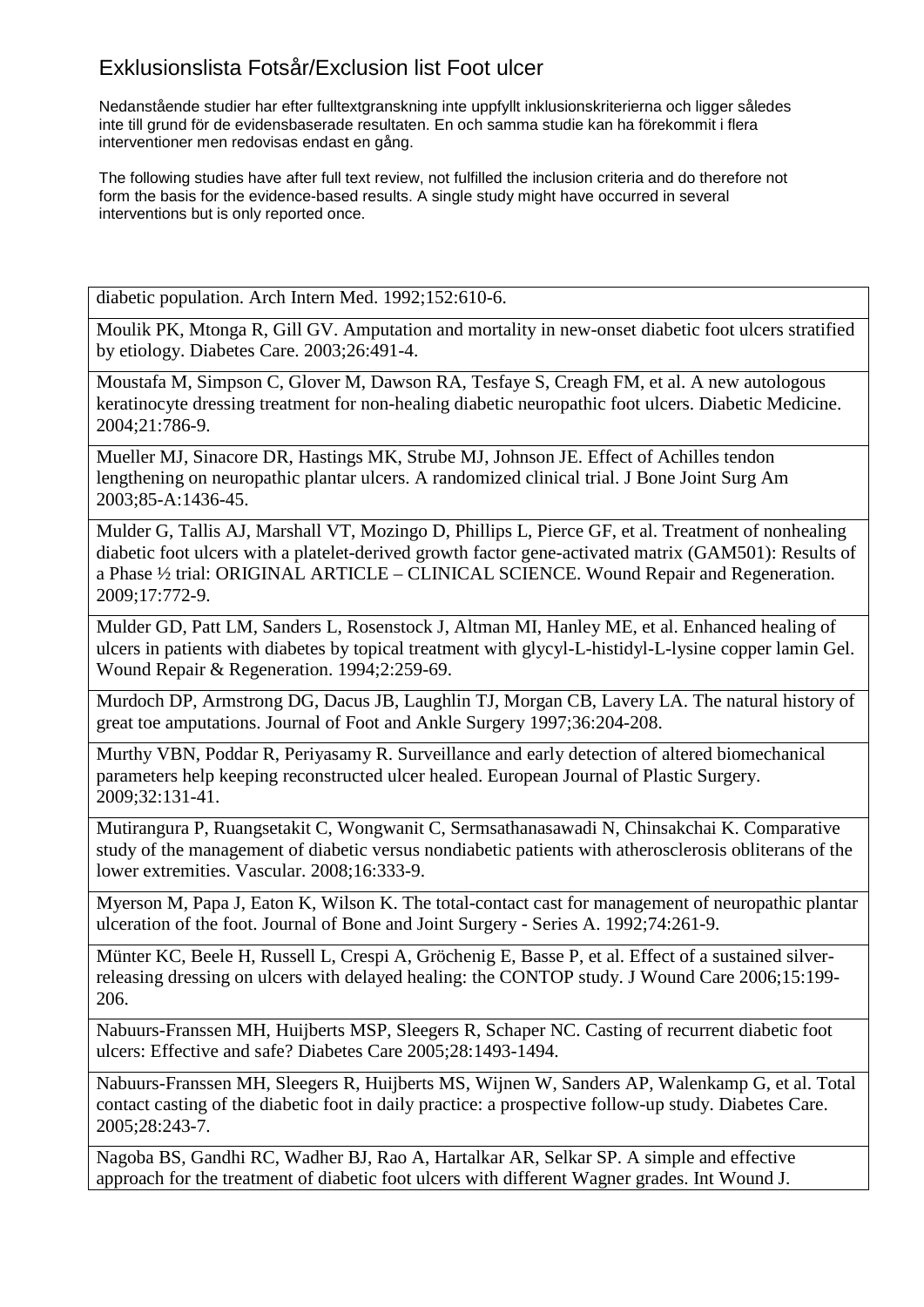Nedanstående studier har efter fulltextgranskning inte uppfyllt inklusionskriterierna och ligger således inte till grund för de evidensbaserade resultaten. En och samma studie kan ha förekommit i flera interventioner men redovisas endast en gång.

The following studies have after full text review, not fulfilled the inclusion criteria and do therefore not form the basis for the evidence-based results. A single study might have occurred in several interventions but is only reported once.

2010;7:153-8.

Nather A, Bee CS, Huak CY, Chew JLL, Lin CB, Neo S, et al. Epidemiology of diabetic foot problems and predictive factors for limb loss. J Diabetes Complications. 2008;22:77-82.

Ndip A, Lavery LA, Lafontaine J, Rutter MK, Vardhan A, Vileikyte L, et al. High levels of foot ulceration and amputation risk in a multiracial cohort of diabetic patients on dialysis therapy. Diabetes Care. 2010;33:878-80.

Nelzen O, Bergqvist D, Lindhagen A. Long-term prognosis for patients with chronic leg ulcers: a prospective cohort study. Eur J Vasc Endovasc Surg. 1997;13:500-8.

Nielsen AM, Andriessen A. Prospective cohort study on surgical wounds comparing a polyhexanidecontaining biocellulose dressing with a dialkyl-carbamoyl-chloride-containing hydrophobic dressing. Adv Skin Wound Care 2012;25:409-13.

Niezgoda JA, Van G, C C, Frykberg RG, Hodde JP. Randomized clinical trial comparing OASIS Wound Matrix to Regranex Gel for diabetic ulcers. Adv Skin Wound Care. 2005;18:258-66.

Noel GJ, Bush K, Bagchi P, Ianus J, Strauss RS. A randomized, double-blind trial comparing ceftobiprole medocaril with vancomycin plus ceftazidime for the treatment of patients with complicated skin and skin-structure infections. Clinical Infectious Diseases. 2008;46:647-55.

Nube VL, Molyneaux L, Bolton T, Clingan T, Palmer E, Yue DK. The use of felt deflective padding in the management of plantar hallux and forefoot ulcers in patients with diabetes. Foot 2006;16:38-43.

O'Connor PJ, Ismail-Beigi F. Near-normalization of glucose and microvascular diabetes complications: Data from ACCORD and ADVANCE. Therapeutic Advances in Endocrinology and Metabolism. 2011;2:17-26.

Ogbera AO, Fasanmade O, Ohwovoriole AE, Adediran O. An assessment of the disease burden of foot ulcers in patients with diabetes mellitus attending a Teaching Hospital in Lagos, Nigeria. International Journal of Lower Extremity Wounds. 2006;5:244-9.

Ooi GS, Rodrigo C, Cheong WK, Mehta RL, Bowen G, Shearman CP. An evaluation of the value of group education in recently diagnosed diabetes mellitus. International Journal of Lower Extremity Wounds. 2007;6:28-33.

O'Rourke I, Heard S, Treacy J, Gruen R, Whitbread C. Risks to feet in the top end: Outcomes of diabetic foot complications. ANZ Journal of Surgery 2002;72:282-286.

Otto GH, Buyukcakir C, Fife CE. Effects of smoking on cost and duration of hyperbaric oxygen therapy for diabetic patients with non-healing wounds. Undersea Hyperb Med. 2000;27:83-9.

Oyibo SO, Jude EB, Tarawneh I, Nguyen HC, Armstrong DG, Harkless LB, et al. The effects of ulcer size and site, patient's age, sex and type and duration of diabetes on the outcome of diabetic foot ulcers. Diabetic Medicine. 2001;18:133-8.

Panicker VN. A pilot study evaluating topical negative pressure using V1STA® technology. Wound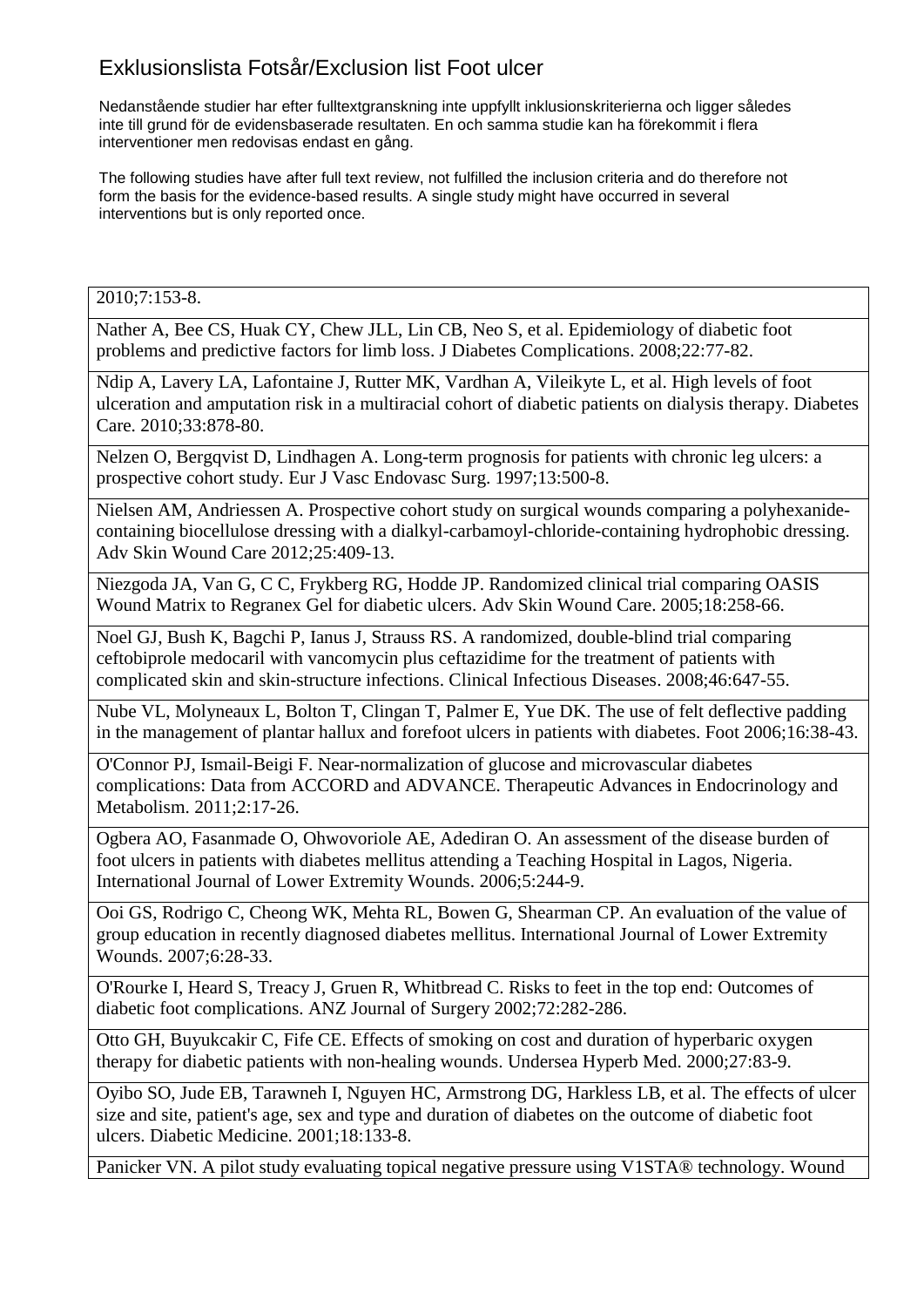Nedanstående studier har efter fulltextgranskning inte uppfyllt inklusionskriterierna och ligger således inte till grund för de evidensbaserade resultaten. En och samma studie kan ha förekommit i flera interventioner men redovisas endast en gång.

The following studies have after full text review, not fulfilled the inclusion criteria and do therefore not form the basis for the evidence-based results. A single study might have occurred in several interventions but is only reported once.

Practice & Research. 2009;17:194-200.

Paola LD, Faglia E, Caminiti M, Clerici G, Ninkovic S, Deanesi V. Ulcer recurrence following first ray amputation in diabetic patients: A cohort prospective study. Diabetes Care. 2003;26:1874-8.

Patel VG, Wieman TJ. Effect of metatarsal head resection for diabetic foot ulcers on the dynamic plantar pressure distribution. Am J Surg. 1994;167:297-301.

Payne CB. Diabetes-related lower-limb amputations in Australia. Medical Journal of Australia. 2000;173:352-4.

Persson U, Willis M, Odegaard K, Apelqvist J. The cost-effectiveness of treating diabetic lower extremity ulcers with becaplermin (Regranex): a core model with an application using Swedish cost data. Value Health 2000;3 Suppl 1:39-46.

Peters EJ, Lavery LA, Armstrong DG, Fleischli JG. Electric stimulation as an adjunct to heal diabetic foot ulcers: A randomized clinical trial. Arch Phys Med Rehabil. 2001;82:721-5.

Piaggesi A, Goretti C, Mazzurco S, Tascini C, Leonildi A, Rizzo L, et al. A randomized controlled trial to examine the efficacy and safety of a new super-oxidized solution for the management of wide postsurgical lesions of the diabetic foot. Int J Low Extrem Wounds. 2010;9:10-5.

Piaggesi A, Macchiarini S, Rizzo L, Palumbo F, Tedeschi A, Nobili LA, et al. An off-the-shelf instant contact casting device for the management of diabetic foot ulcers: a randomized prospective trial versus traditional fiberglass cast. Diabetes Care. 2007;30:586-90.

Piaggesi A, Schipani E, Campi F, Romanelli M, Baccetti F, Arvia C, et al. Conservative surgical approach versus non-surgical management for diabetic neuropathic foot ulcers: a randomized trial. Diabet Med 1998;15:412-7.

Pinzur MS, Stuck R, Sage R, Pocius L, Trout B, Wolf B, et al. Benchmark analysis on diabetics at high risk for lower extremity amputation. Foot Ankle Int. 1996;17:695-700.

Pittet D, Wyssa B, Herter-Clavel C, Kursteiner K, Vaucher J, Lew PD. Outcome of diabetic foot infections treated conservatively: a retrospective cohort study with long-term follow-up. Arch Intern Med 1999;159:851-6.

Plank J, Haas W, Rakovac I, Gorzer E, Sommer R, Siebenhofer A, et al. Evaluation of the impact of chiropodist care in the secondary prevention of foot ulcerations in diabetic subjects. Diabetes Care. 2003;26:1691-5.

Pohjolainen T, Alaranta H. Epidemiology of lower limb amputees in Southern Finland in 1995 and trends since 1984. Prosthet Orthot Int. 1999;23:88-92.

Prompers L, Huijberts M, Apelqvist J, Jude E, Piaggesi A, Bakker K, et al. Delivery of care to diabetic patients with foot ulcers in daily practice: Results of the Eurodiale Study, a prospective cohort study. Diabetic Medicine. 2008;25:700-7.

Prompers L, Huijberts M, Schaper N, Apelqvist J, Bakker K, Edmonds M, et al. Resource 24tilization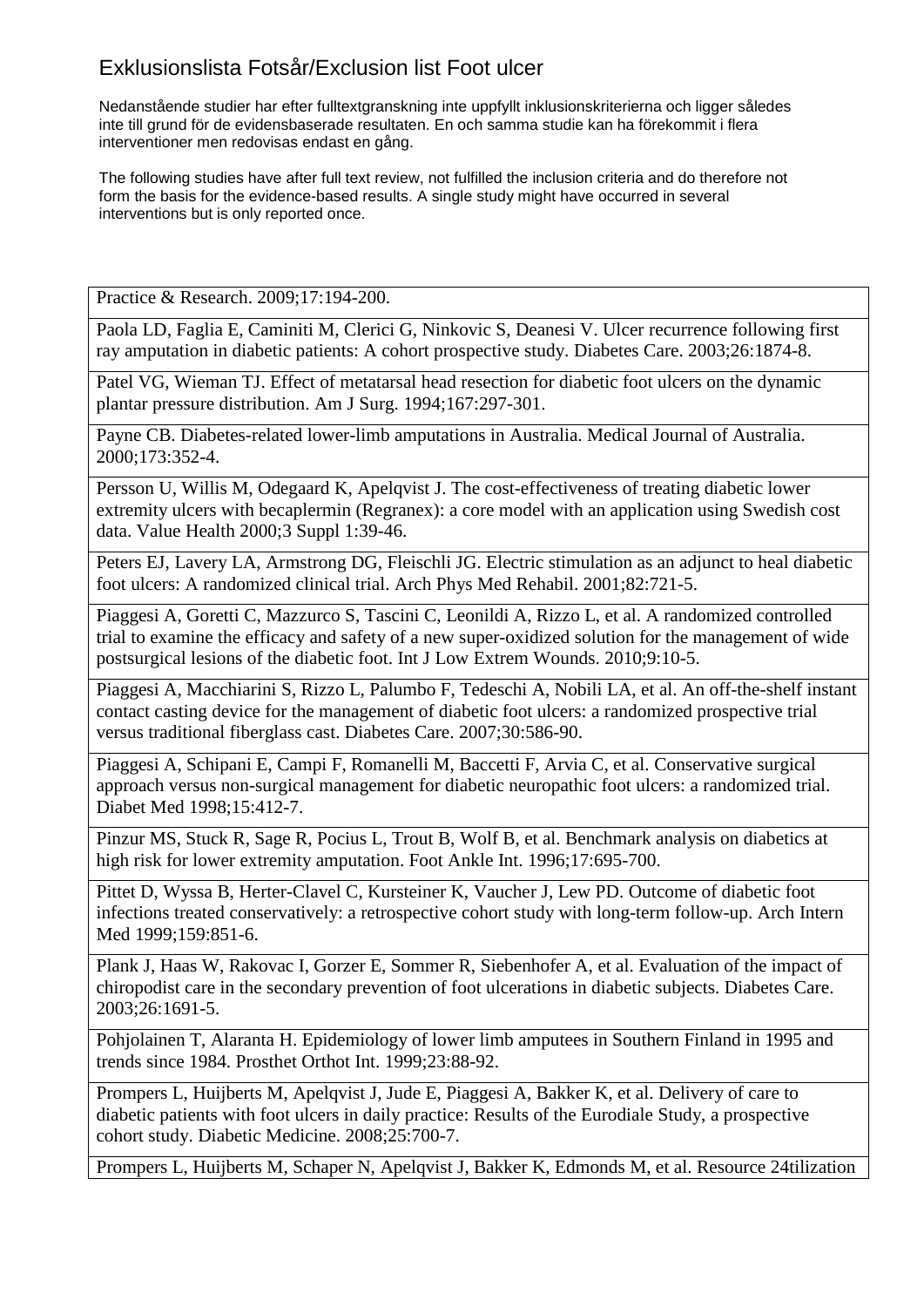Nedanstående studier har efter fulltextgranskning inte uppfyllt inklusionskriterierna och ligger således inte till grund för de evidensbaserade resultaten. En och samma studie kan ha förekommit i flera interventioner men redovisas endast en gång.

The following studies have after full text review, not fulfilled the inclusion criteria and do therefore not form the basis for the evidence-based results. A single study might have occurred in several interventions but is only reported once.

and costs associated with the treatment of diabetic foot ulcers. Prospective data from the Eurodiale Study. Diabetologia. 2008;51:1826-34.

Puttirutvong P. Meshed skin graft versus split thickness skin graft in diabetic ulcer coverage. J Med Assoc Thai. 2004;87:66-72.

Qin HL, He KW, Bin G, Ji YL, Huang YC, Wang SQ, et al. Human umbilical cord mesenchymal stem cell transplantation combined with angioplasty for diabetic foot: 3 months angiographic evaluation. Chinese Journal of Tissue Engineering Research 2013;17:2544-2551.

Rader AJ. Surgical decompression in lower-extremity diabetic peripheral neuropathy. J Am Podiatr Med Assoc. 2005;95:446-50.

Rainer C, Schwabegger AH, Gardetto A, Schoeller T, Hussl H, Ninkovic MM. Aesthetic Refinements in Reconstructive Microsurgery of the Lower Leg. Journal of Reconstructive Microsurgery. 2004;20:123-31.

Redekop WK, Stolk EA, Kok E, Lovas K, Kalo Z, Busschbach JJV. Diabetic foot ulcers and amputations: Estimates of health utility for use in cost-effectiveness analyses of new treatments. Diabetes and Metabolism. 2004;30:549-56.

Reed JF, Iii. An audit of lower extremity complications in octogenarian patients with diabetes mellitus. International Journal of Lower Extremity Wounds. 2004;3:161-4.

Reiber GE, Smith DG, Carter J, Fotieo G, Deery HG, nd, et al. A comparison of diabetic foot ulcer patients managed in VHA and non-VHA settings. J Rehabil Res Dev. 2001;38:309-17.

Rerkasem K. Sociocultural practices and epidemiology of diabetic foot problem: Lessons from a study in Chiang Mai University Hospital, Thailand. International Journal of Lower Extremity Wounds. 2011;10:86-90.

Resnick HE, Valsania P, Phillips CL. Diabetes mellitus and nontraumatic lower extremity amputation in black and white Americans: the National Health and Nutrition Examination Survey Epidemiologic Follow-up Study, 1971-1992. Arch Intern Med. 1999;159:2470-5.

Rheeder P, Venn M, de K, van Z. Knowledge of foot care in people with diabetes in a tertiary care setting. Journal of Endocrinology, Metabolism and Diabetes of South Africa. 2008;13:105-7.

Rhodes JM, Gloviczki P, Bower TC, Panneton JM, Canton LG, Toomey BJ. The benefits of secondary interventions in patients with failing or failed pedal bypass grafts. Am J Surg. 1999;178:151-5.

Richard JL, Sotto A, Jourdan N, Combescure C, Vannereau D, Rodier M, et al. Risk factors and healing impact of multidrug-resistant bacteria in diabetic foot ulcers. Diabetes and Metabolism. 2008;34:363-9.

Rith-Najarian S, Branchaud C, Beaulieu O, Gohdes D, Simonson G, Mazze R. Reducing lowerextremity amputations due to diabetes. Application of the staged diabetes management approach in a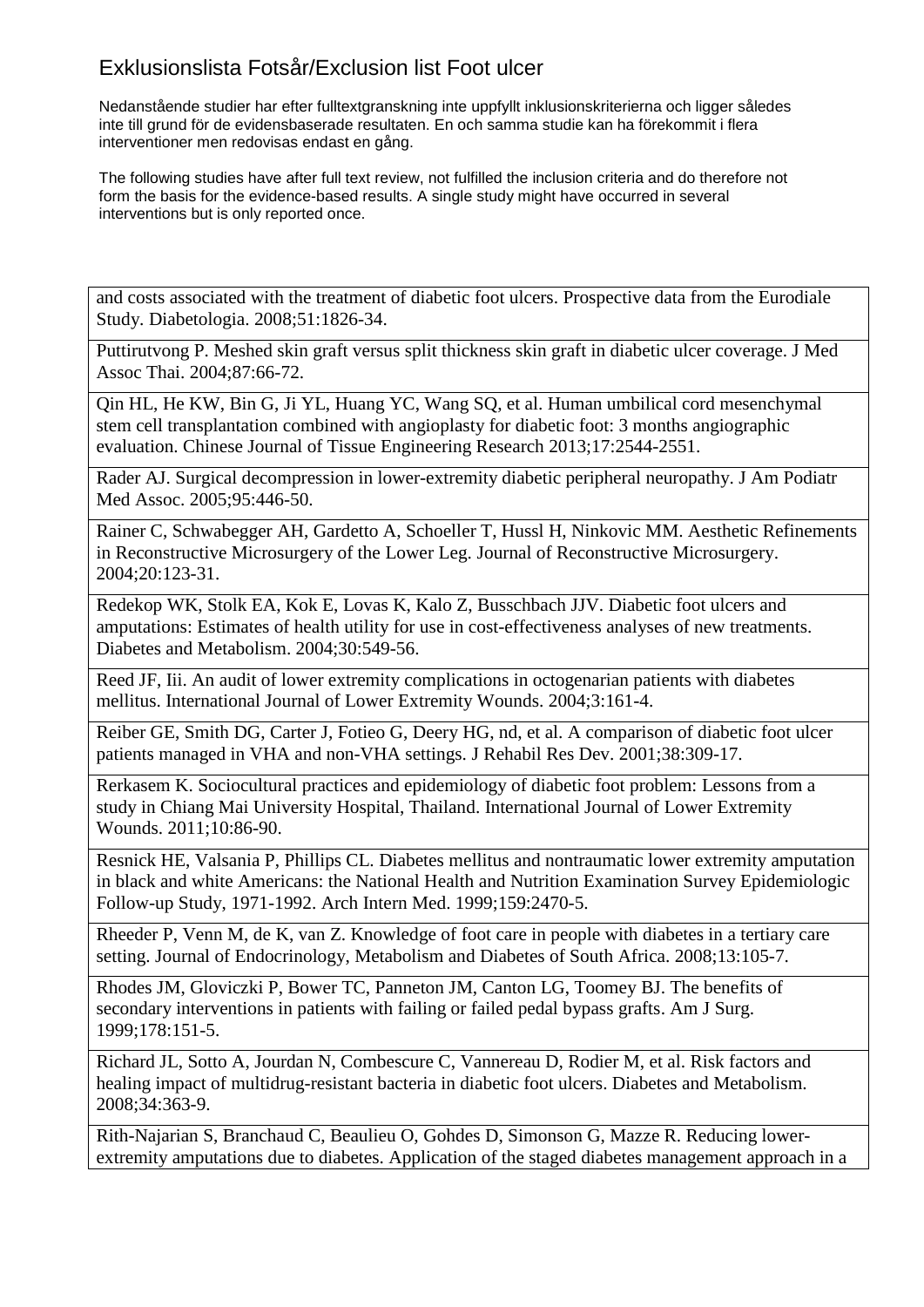Nedanstående studier har efter fulltextgranskning inte uppfyllt inklusionskriterierna och ligger således inte till grund för de evidensbaserade resultaten. En och samma studie kan ha förekommit i flera interventioner men redovisas endast en gång.

The following studies have after full text review, not fulfilled the inclusion criteria and do therefore not form the basis for the evidence-based results. A single study might have occurred in several interventions but is only reported once.

primary care setting. J Fam Pract. 1998;47:127-32.

Robson MC, Steed DL, McPherson JM, Pratt BM. Effects of transforming growth factor ß2 on wound healing in diabetic foot ulcers: a randomized controlled safety and dose-ranging trial. Journal of Applied Research. 2002;2:133-45.

Rooke TW. Dalteparin improved chronic foot ulcers and reduced the number of amputations in diabetic peripheral arterial occlusive disease. Evidence Based Medicine. 2004;9:73.

Rullan M, Cerda L, Frontera G, Llobera J. Diabetic foot ulcers and treatment with low molecular weight heparin [1]. Medicina Clinica. 2002;118:757.

Saap LJ, Donohue K, Falanga V. Clinical classification of bioengineered skin use and its correlation with healing of diabetic and venous ulcers. Dermatologic Surgery 2004;30:1095-1100.

Saap LJ, Falanga V. Debridement performance index and its correlation with complete closure of diabetic foot ulcers. Wound Repair Regen. 2002;10:354-9.

Saltoglu N, Dalkiran A, Tetiker T, Bayram H, Tasova Y, Dalay C, et al. Piperacillin/tazobactam versus imipenem/cilastatin for severe diabetic foot infections: a prospective, randomized clinical trial in a university hospital. Clin Microbiol Infect 2010;16:1252-7.

Samann A, Pofahl S, Lehmann T, Voigt B, Victor S, Moller F, et al. Diabetic Nephropathy but not HbA1c is Predictive for Frequent Complications of Charcot Feet - Long-term follow-up of 164 Consecutive Patients with 195 Acute Charcot Feet. Exp Clin Endocrinol Diabetes 2012.

Schaper NC, Dryden M, Kujath P, Nathwani D, Arvis P, Reimnitz P, et al. Efficacy and safety of IV/PO moxifloxacin and IV piperacillin/tazobactam followed by PO amoxicillin/clavulanic acid in the treatment of diabetic foot infections: results of the RELIEF study. Infection 2013;41:175-86.

Schmidt S, Mayer H, Panfil E. Diabetes foot self-care practices in the German population. Journal of Clinical Nursing. 2008;17:2920-6.

Scollan-Koliopoulos M, Walker EA, Bleich D. Perceived risk of amputation, emotions, and foot selfcare among adults with type 2 diabetes. Diabetes Educator. 2010;36:473-82.

Searle A, Gale L, Campbell R, Wetherell M, Dawe K, Drake N, et al. Reducing the burden of chronic wounds: Prevention and management of the diabetic foot in the context of clinical guidelines. Journal of Health Services Research and Policy. 2008;13:82-91.

Sheehan P, Jones P, Caselli A, Giurini JM, Veves A. Percent change in wound area of diabetic foot ulcers over a 4-week period is a robust predictor of complete healing in a 12-week prospective trial. Diabetes Care 2003;26:1879-1882.

Sheehan P, Jones P, Giurini JM, Caselli A, Veves A. Percent change in wound area of diabetic foot ulcers over a 4-week period is a robust predictor of complete healing in a 12-week prospective trial. Plast Reconstr Surg 2006;117:239S-244S.

Sinacore DR, Mueller MJ. Pedal ulcers in older adults with diabetes mellitus. Topics in Geriatric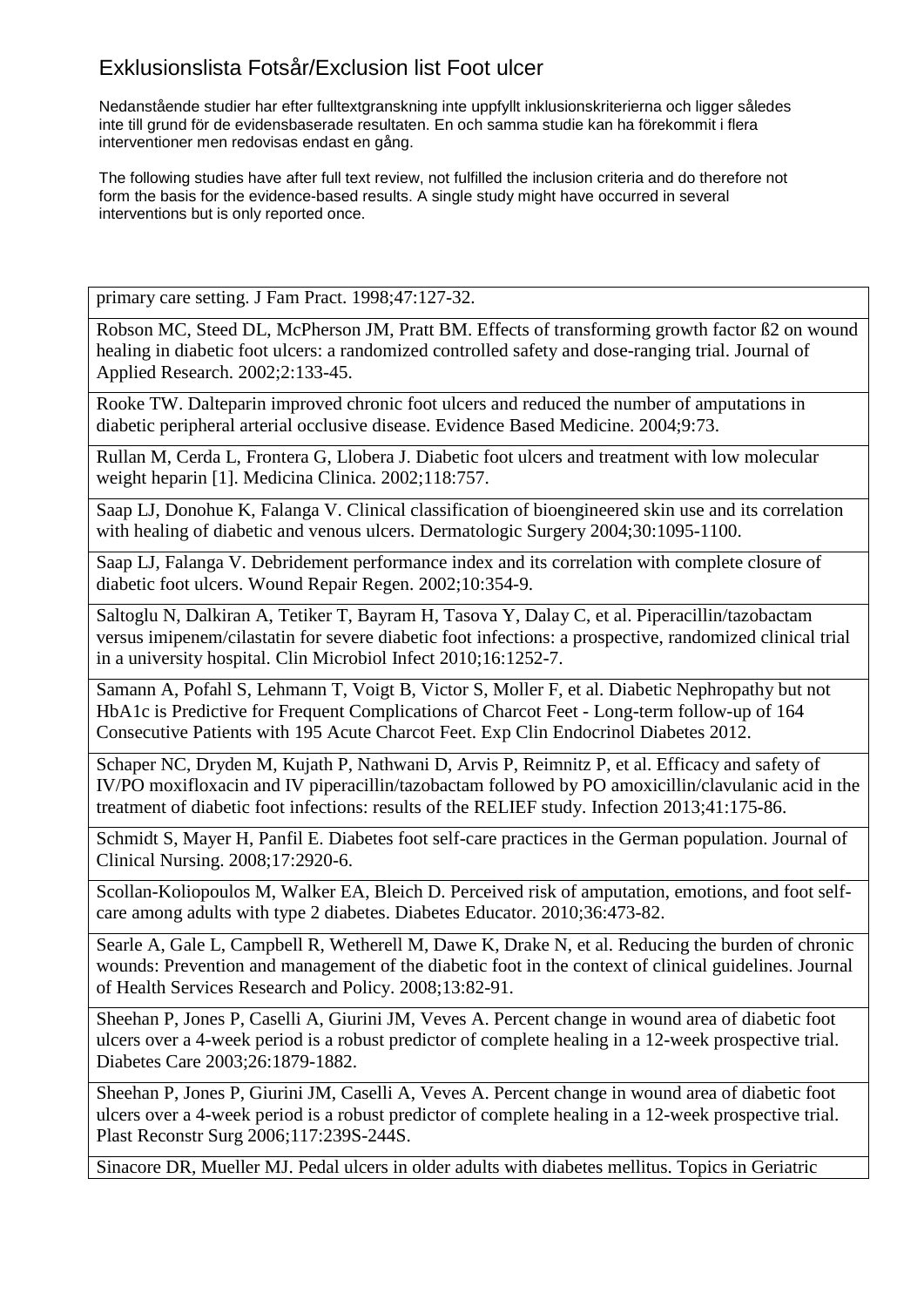Nedanstående studier har efter fulltextgranskning inte uppfyllt inklusionskriterierna och ligger således inte till grund för de evidensbaserade resultaten. En och samma studie kan ha förekommit i flera interventioner men redovisas endast en gång.

The following studies have after full text review, not fulfilled the inclusion criteria and do therefore not form the basis for the evidence-based results. A single study might have occurred in several interventions but is only reported once.

Rehabilitation. 2000;16:11-23.

Skoutas D, Papanas N, Georgiadis GS, Zervas V, Manes C, Maltezos E, et al. Risk factors for ipsilateral reamputation in patients with diabetic foot lesions. International Journal of Lower Extremity Wounds. 2009;8:69-74.

Smiell JM, Wieman TJ, Steed DL, Perry BH, Sampson AR, Schwab BH. Efficacy and safety of becaplermin (recombinant human platelet-derived growth factor-BB) in patients with nonhealing, lower extremity diabetic ulcers: a combined analysis of four randomized studies. Wound Repair Regen 1999;7:335-46.

Smiell JM. Clinical safety of becaplermin (rhPDGF-BB) gel. Am J Surg 1998;176:68S-73S.

Smith DG, Assal M, Reiber GE, Vath C, LeMaster J, Wallace C. Minor environmental trauma and lower extremity amputation in high-risk patients with diabetes: incidence, pivotal events, etiology, and amputation level in a prospectively followed cohort. Foot Ankle Int. 2003;24:690-5.

Soderstrom M, Alback A, Biancari F, Lappalainen K, Lepantalo M, Venermo M. Angiosome-targeted infrapopliteal endovascular revascularization for treatment of diabetic foot ulcers. Journal of Vascular Surgery 2013;57:427-435.

Sotto A, Richar JL, Combescure C, Jourdan N, Schuldiner S, Bouziges N, et al. Beneficial effects of implementing guidelines on microbiology and costs of infected diabetic foot ulcers. Diabetologia. 2010;53:2249-55.

Steed DL. Clinical evaluation of recombinant human platelet-derived growth factor for the treatment of lower extremity ulcers. Plast Reconstr Surg 2006;117:143S-149S; discussion 150S.

Sun PC, Jao SH, Lin HD, Chan RC, Chou CL, Wei SH. Improving preventive foot care for diabetic patients participating in group education. J Am Podiatr Med Assoc. 2009;99:295-300.

Sun. C., S. H. Jao, et al. (2009). "Improving preventive foot care for diabetic patients participating in group education." J Am Podiatr Med Assoc **99**: 295-300.

Svensson H, Apelqvist J, Larsson J, Lindholm E, Eneroth M. Minor amputation in patients with diabetes mellitus and severe foot ulcers achieves good outcomes. J Wound Care 2011;20:261-2, 264, 266 passim.

Tan JS, Friedman NM, Hazelton-Miller C, Flanagan JP, File TM. Can aggressive treatment of diabetic foot infections reduce the need for above-ankle amputation? Clinical Infectious Diseases. 1996;23:286-91.

Tantisiriwat N, Janchai S. Common foot problems in diabetic foot clinic. Journal of the Medical Association of Thailand. 2008;91:1097-101.

Tennvall GR, Apelqvist J. Prevention of diabetes-related foot ulcers and amputations: A cost-utility analysis based on Markov model simulations. Diabetologia. 2001;44:2077-87.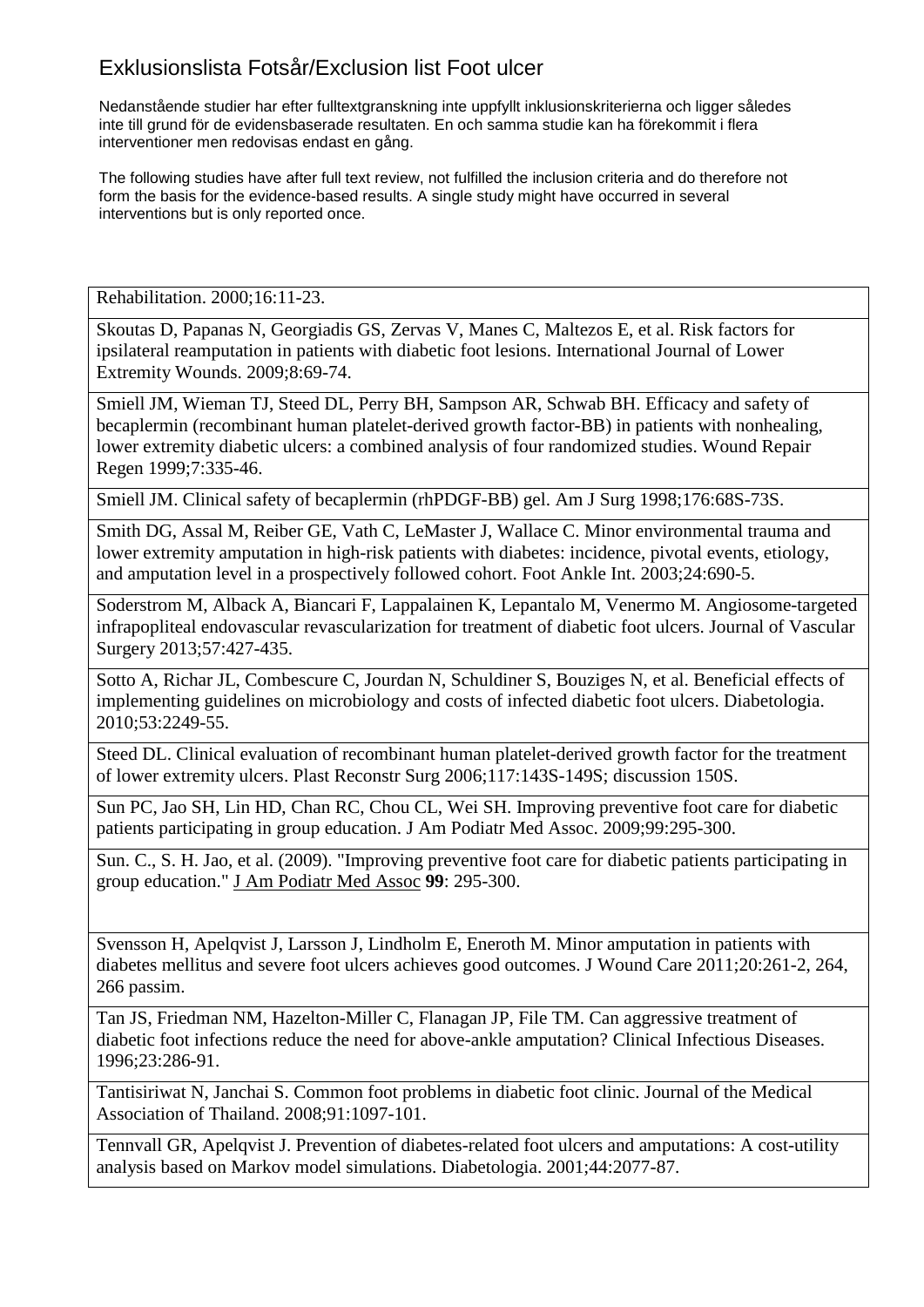Nedanstående studier har efter fulltextgranskning inte uppfyllt inklusionskriterierna och ligger således inte till grund för de evidensbaserade resultaten. En och samma studie kan ha förekommit i flera interventioner men redovisas endast en gång.

The following studies have after full text review, not fulfilled the inclusion criteria and do therefore not form the basis for the evidence-based results. A single study might have occurred in several interventions but is only reported once.

Tentolouris N, Voulgari C, Liatis S, Kokkinos A, Eleftheriadou I, Makrilakis K, et al. Moisture status of the skin of the feet assessed by the visual test neuropad correlates with foot ulceration in diabetes. Diabetes Care. 2010;33:1112-4.

Thomas R, Brenton K, Harris B, Ham R, Rees G, Gorvett T, et al. Foot ulceration in a secondary care diabetic clinic population: a 4-year prospective study. Diabetes Res Clin Pract 2010;90:e37-9.

Tiaka EK, Papanas N, Manolakis AC, Georgiadis GS. Epidermal growth factor in the treatment of diabetic foot ulcers: an update. Perspect Vasc Surg Endovasc Ther 2012;24:37-44.

Tocher TM, Larson E. Quality of diabetes care for non-english-speaking patients: A comparative study. Western Journal of Medicine 1998;168:504-511.

Toursarkissian B, Jones WT, D'Ayala MD, Shireman PK, Harrison A, Schoolfield J, et al. Does the efficacy of dorsalis pedis artery bypasses vary among diabetic patients of different ethnic backgrounds? Vascular and Endovascular Surgery. 2002;36:207-12.

Trautner C, Haastert B, Mauckner P, Gatcke LM, Giani G. Reduced incidence of lower-limb amputations in the diabetic population of a German City, 1990-2005: Results of the Leverkusen Amputation Reduction Study (LARS). Diabetes Care. 2007;30:2633-7.

Treece KA, Macfarlane RM, Pound N, Game FL, Jeffcoate WJ. Validation of a system of foot ulcer classification in diabetes mellitus. Diabet Med. 2004;21:987-91.

Tsang MW, Wong WK, Hung CS, Lai KM, Tang W, Cheung EY, et al. Human epidermal growth factor enhances healing of diabetic foot ulcers. Diabetes Care 2003;26:1856-61.

Uccioli L, Gandini R, Giurato L, Fabiano S, Pampana E, Spallone V, et al. Long-term outcomes of diabetic patients with critical limb ischemia followed in a tertiary referral diabetic foot clinic. Diabetes Care 2010;33:977-82.

Uccioli L, Giurato L, Ruotolo V, Ciavarella A, Grimaldi Michele S, Piaggesi A, et al. Two-Step Autologous Grafting Using HYAFF Scaffolds in Treating Difficult Diabetic Foot Ulcers: Results of A Multicenter, Randomized Controlled Clinical Trial With Long-Term Follow-up. International Journal of Lower Extremity Wounds. 2011;10:80-5.

Uchi H, Igarashi A, Urabe K, Koga T, Nakayama J, Kawamori R, et al. Clinical efficacy of basic fibroblast growth factor (bFGF) for diabetic ulcer. Eur J Dermatol 2009;19:461-8.

Udovichenko O, Maximova N, Bublik E, Ermolaeva O, Pryakhina K, Galstyan G. Efficacy of a reusable total-contact cast. Diabetic Foot Journal. 2010;13.

Uzzaman MM, Jukaku S, Kambal A, Syed T, Hussain. Assessing the long-term outcomes of minor lower limb amputations: A 5-year study. Angiology. 2011;62:365-71.

Valenzuela-Silva CM, Tuero-Iglesias AD, Garcia-Iglesias E, Gonzalez-Diaz O, Del Rio-Martin A, Alos IBY, et al. Granulation response and partial wound closure predict healingin clinical trials on advanced diabetes foot ulcers treated with recombinant human epidermal growth factor. Diabetes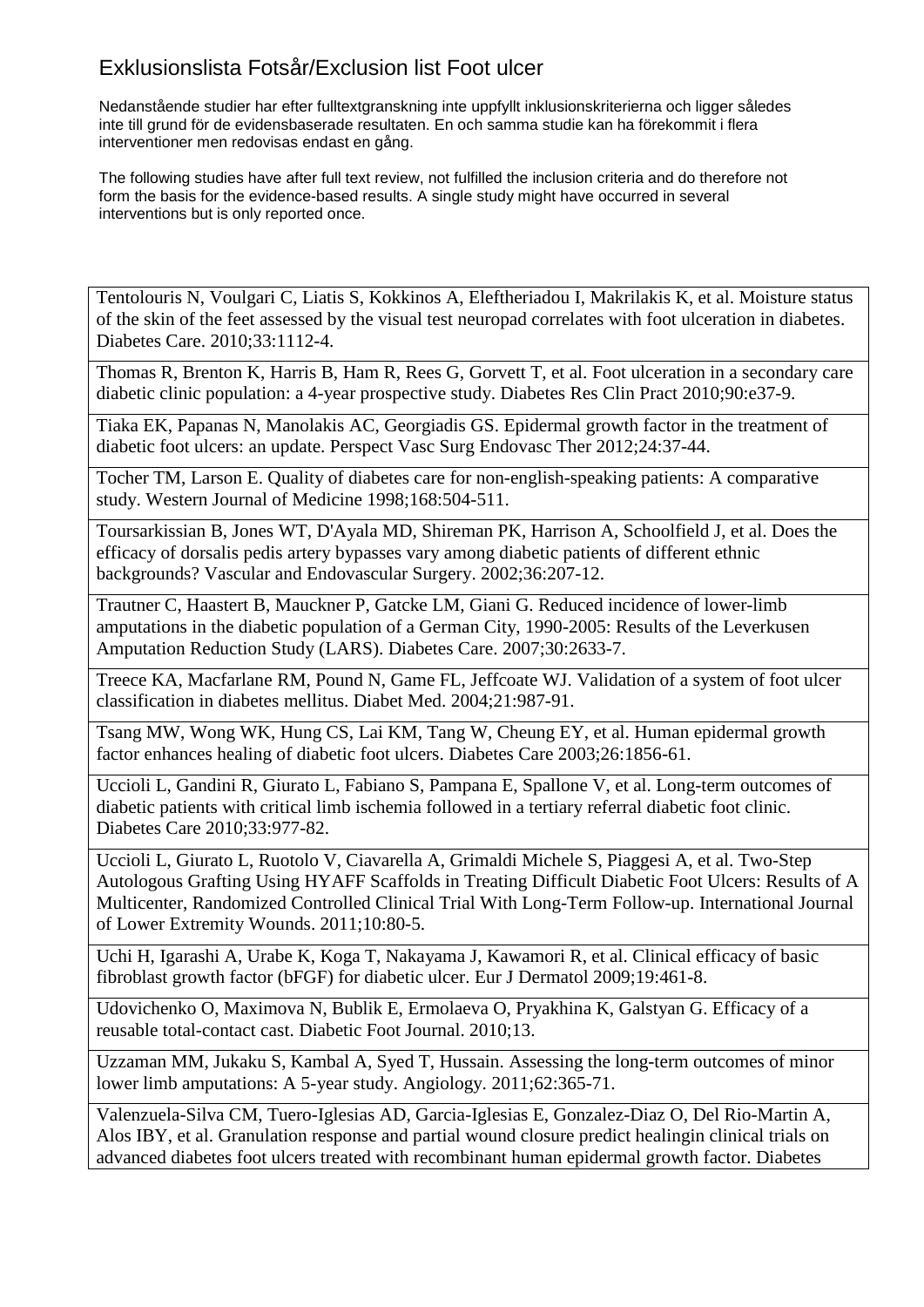Nedanstående studier har efter fulltextgranskning inte uppfyllt inklusionskriterierna och ligger således inte till grund för de evidensbaserade resultaten. En och samma studie kan ha förekommit i flera interventioner men redovisas endast en gång.

The following studies have after full text review, not fulfilled the inclusion criteria and do therefore not form the basis for the evidence-based results. A single study might have occurred in several interventions but is only reported once.

Care 2013;36:210-215.

Vamos EP, Bottle A, Majeed A, Millett C. Trends in lower extremity amputations in people with and without diabetes in England, 1996-2005. Diabetes Research & Clinical Practice 2010;87:275-82.

van B, Schaper N, Prompers L, Apelqvist J, Jude E, Piaggesi A, et al. Differences in minor amputation rate in diabetic foot disease throughout Europe are in part explained by differences in disease severity at presentation. Diabet Med 2011;28:199-205.

Van GH, Siney H, Danan J, Sachon C, Grimaldi A. Treatment of osteomyelitis in the diabetic foot: contribution of conservative surgery. Diabetes Care. 1996;19:1257-60.

Van H, W H, Rauwerda JA, Ruwaard D, Schaper NC, Bakker K. Reduction in Diabetes-Related Lower-Extremity Amputations in the Netherlands: 1991-2000. Diabetes Care. 2004;27:1042-6.

Van S, C HM, Rawat F, Boulton AJM. Reduction of plantar pressure using a prototype pressurerelieving dressing. Diabetes Care. 2005;28:2236-7.

Wang CJ, Kuo YR, Wu RW, Liu RT, Hsu CS, Wang FS, et al. Extracorporeal shockwave treatment for chronic diabetic foot ulcers. J Surg Res 2009;152:96-103.

Wang CJ, Wu RW, Yang YJ. Treatment of diabetic foot ulcers: A comparative study of extracorporeal shockwave therapy and hyperbaric oxygen therapy. Diabetes Res Clin Pract. 2011;92:187-93.

Wang S, Cunha BA, Hamid NS, Amato BM, Feuerman M, Malone B. Metronidazole single versus multiple daily dosing in serious intraabdominal/pelvic and diabetic foot infections. J Chemother. 2007;19:410-6.

Ward A, Metz L, Oddone EZ, Edelman D. Foot education improves knowledge and satisfaction among patients at high risk for diabetic foot ulcer. Diabetes Educ. 1999;25:560-7.

Venermo M, Biancari F, Arvela E, Korhonen M, Soderstrom M, Halmesmaki K, et al. The role of chronic kidney disease as a predictor of outcome after revascularisation of the ulcerated diabetic foot. Diabetologia 2011;54:2971-7.

Veves A, Uccioli L, Manes C, Van A, Komninou H, Philippides P, et al. Comparison of risk factors for foot problems in diabetic patients attending teaching hospital outpatient clinics in four different European states. Diabetic Medicine. 1994;11:709-11.

Wieman TJ, Mercke YK, Cerrito PB, Taber SW. Resection of the metatarsal head for diabetic foot ulcers. Am J Surg. 1998;176:436-41.

Wieman TJ, Smiell JM, Su Y. Efficacy and safety of a topical gel formulation of recombinant human platelet-derived growth factor-BB (becaplermin) in patients with chronic neuropathic diabetic ulcers. A phase III randomized placebo-controlled double-blind study. Diabetes Care 1998;21:822-7.

Wieman TJ. Clinical efficacy of becaplermin (rhPDGF-BB) gel. Becaplermin Gel Studies Group. Am J Surg 1998;176:74S-79S.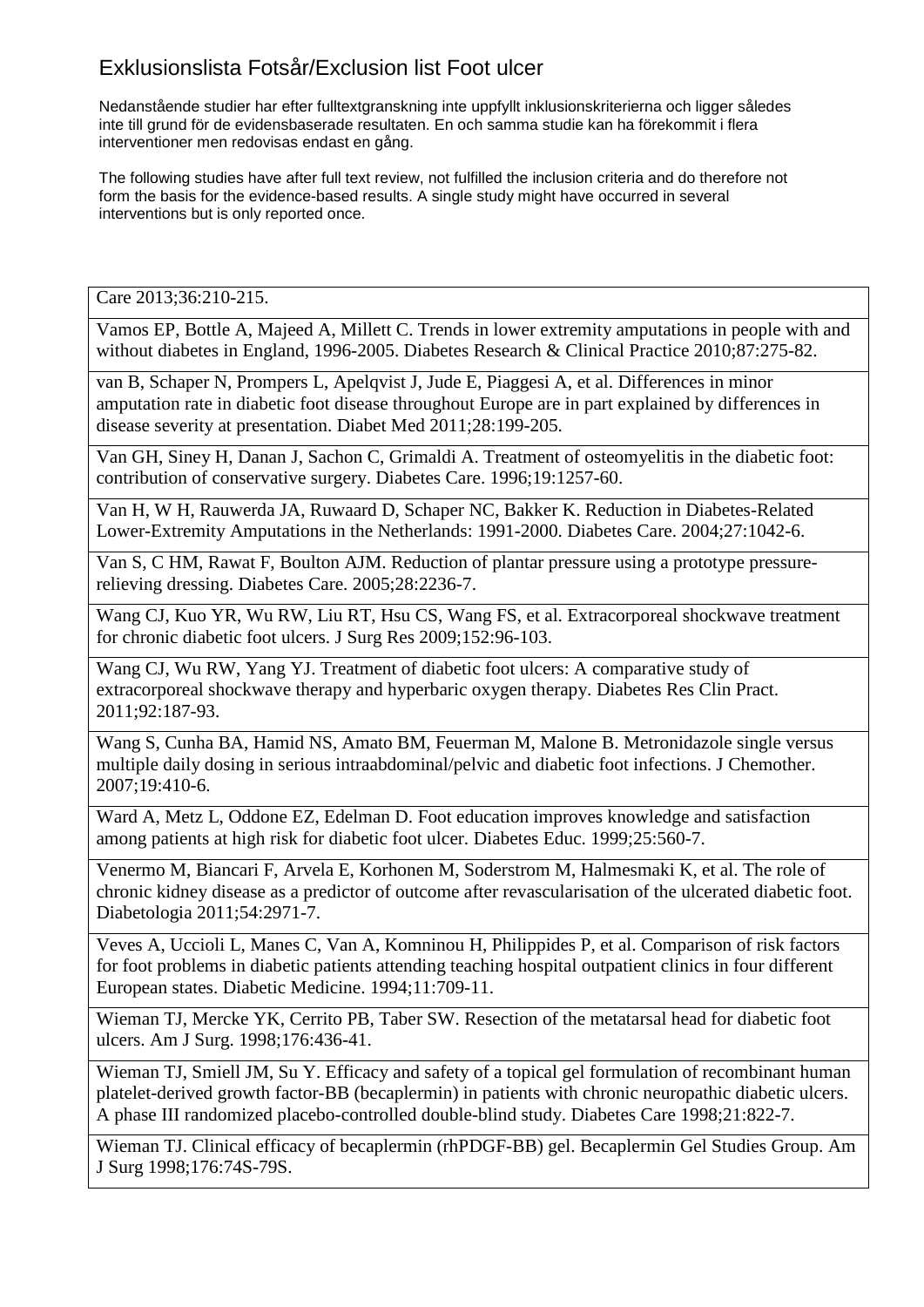Nedanstående studier har efter fulltextgranskning inte uppfyllt inklusionskriterierna och ligger således inte till grund för de evidensbaserade resultaten. En och samma studie kan ha förekommit i flera interventioner men redovisas endast en gång.

The following studies have after full text review, not fulfilled the inclusion criteria and do therefore not form the basis for the evidence-based results. A single study might have occurred in several interventions but is only reported once.

Vinci P, Serrao M, Millul A, Deidda A, De S, Capici S, et al. Quality of life in patients with Charcot-Marie-Tooth disease. Neurology. 2005;65:922-4.

Winkley K, Stahl D, Chalder T, Edmonds ME, Ismail K. Risk factors associated with adverse outcomes in a population-based prospective cohort study of people with their first diabetic foot ulcer. J Diabetes Complications. 2007;21:341-9.

Viswanathan V, Madhavan S, Gnanasundaram S, Gopalakrishna G, Nath D, Rajasekar S, et al. Effectiveness of Different Types of Footwear Insoles for the Diabetic Neuropathic Foot: A follow-up study. Diabetes Care. 2004;27:474-7.

Witso E, Lium A, Lydersen S. Lower limb amputations in Trondheim, Norway: A 40% reduction in diabetic major lower-limb amputations from 1996 to 2006. Acta Orthopaedica 2010;81:737-744.

Woelfle KD, Bruijnen H, Loeprecht H. Infrapopliteal arterial occlusive disease in diabetics with critical foot ischaemia: The role of distal-origin bypass grafts. Vasa - Journal of Vascular Diseases 2001;30:40-43.

Wolfle KD, Bruijnen H, Loeprecht H, Rumenapf G, Schweiger H, Grabitz K, et al. Graft patency and clinical outcome of femorodistal arterial reconstruction in diabetic and non-diabetic patients: results of a multicentre comparative analysis. Eur J Vasc Endovasc Surg. 2003;25:229-34.

Woo KY, Sibbald RG. The improvement of wound-associated pain and healing trajectory with a comprehensive foot and leg ulcer care model. Journal of Wound, Ostomy & Continence Nursing. 2009;36:184-93.

Wrobel JS, Birkmeyer NJ, Dercoli JL, Connolly JE. Do clinical examination variables predict high plantar pressures on the diabetic foot? J Am Podiatr Med Assoc. 2003;93:367-72.

Yesil S, Akinci B, Yener S, Bayraktar F, Karabay O, Havitcioglu H, et al. Predictors of amputation in diabetics with foot ulcer: Single center experience in a large Turkish cohort. Hormones. 2009;8:286- 95.

You H-J, Han S-K, Lee J-W, Chang H. Treatment of diabetic foot ulcers using cultured allogeneic keratinocytes-A pilot study. Wound Repair & Regeneration 2012;20:491-499.

Young BA, Maynard C, Reiber G, Boyko EJ. Effects of ethnicity and nephropathy on lower-extremity amputation risk among diabetic veterans. Diabetes Care. 2003;26:495-501.

Young MJ, McCardle JE, Randall LE, Barclay JI. Improved survival of diabetic foot ulcer patients 1995-2008 possible impact of aggressive cardiovascular risk management. Diabetes Care. 2008;31:2143-7.

Yusof MI, Sulaiman AR, Muslim DAJ. Diabetic foot complications: A two-year review of limb amputation in a Kelantanese population. Singapore Med J. 2007;48:729-32.

Zuloff-Shani A, Adunsky A, Even-Zahav A, Semo H, Orenstein A, Tamir J, et al. Hard to heal pressure ulcers (stage III-IV): Efficacy of injected activated macrophage suspension (AMS) as compared with standard of care (SOC) treatment controlled trial. Archives of Gerontology and